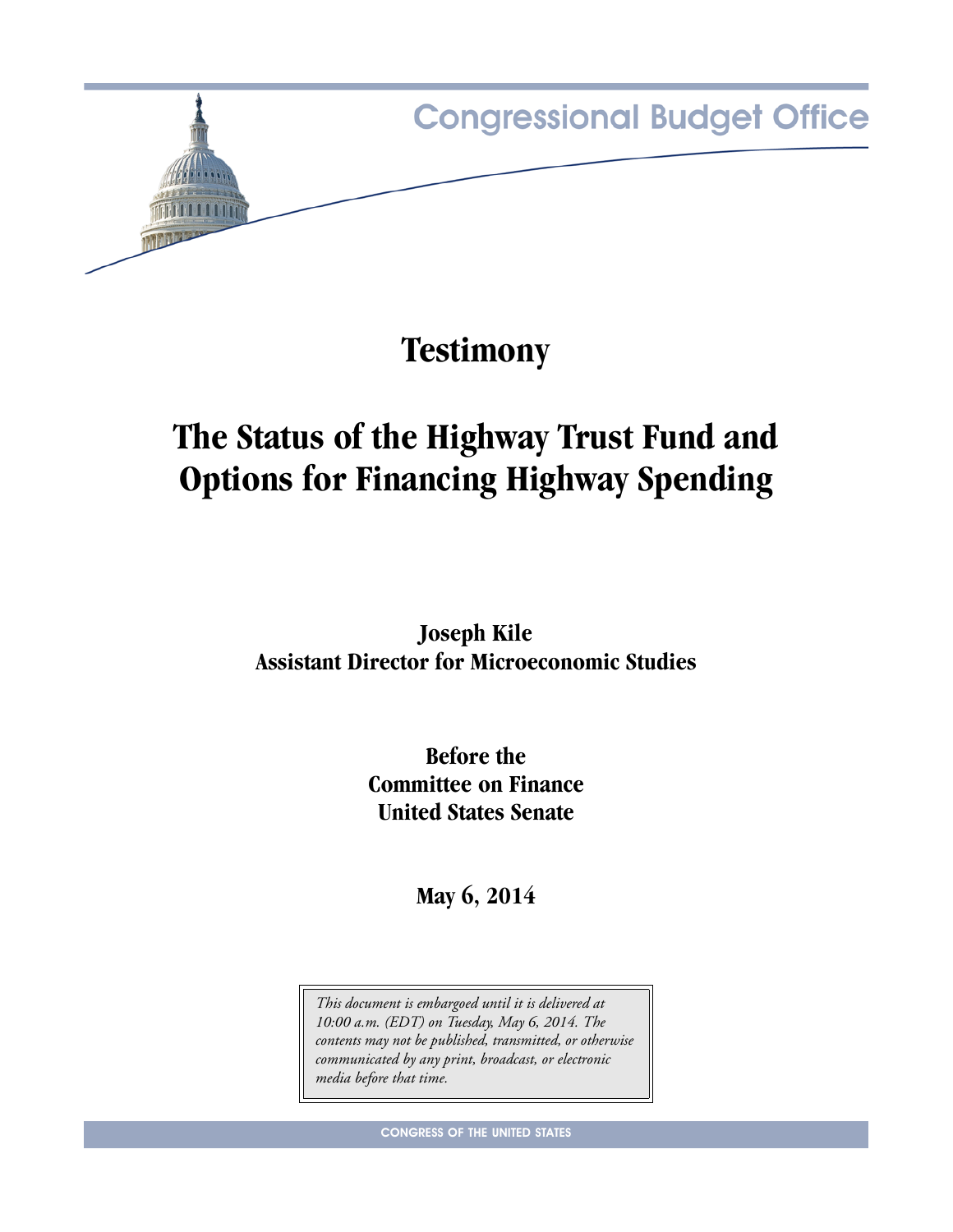# **Notes**

Numbers in the text and tables may not add up to totals because of rounding.

Unless otherwise indicated, all years are federal fiscal years, which run from October 1 to September 30.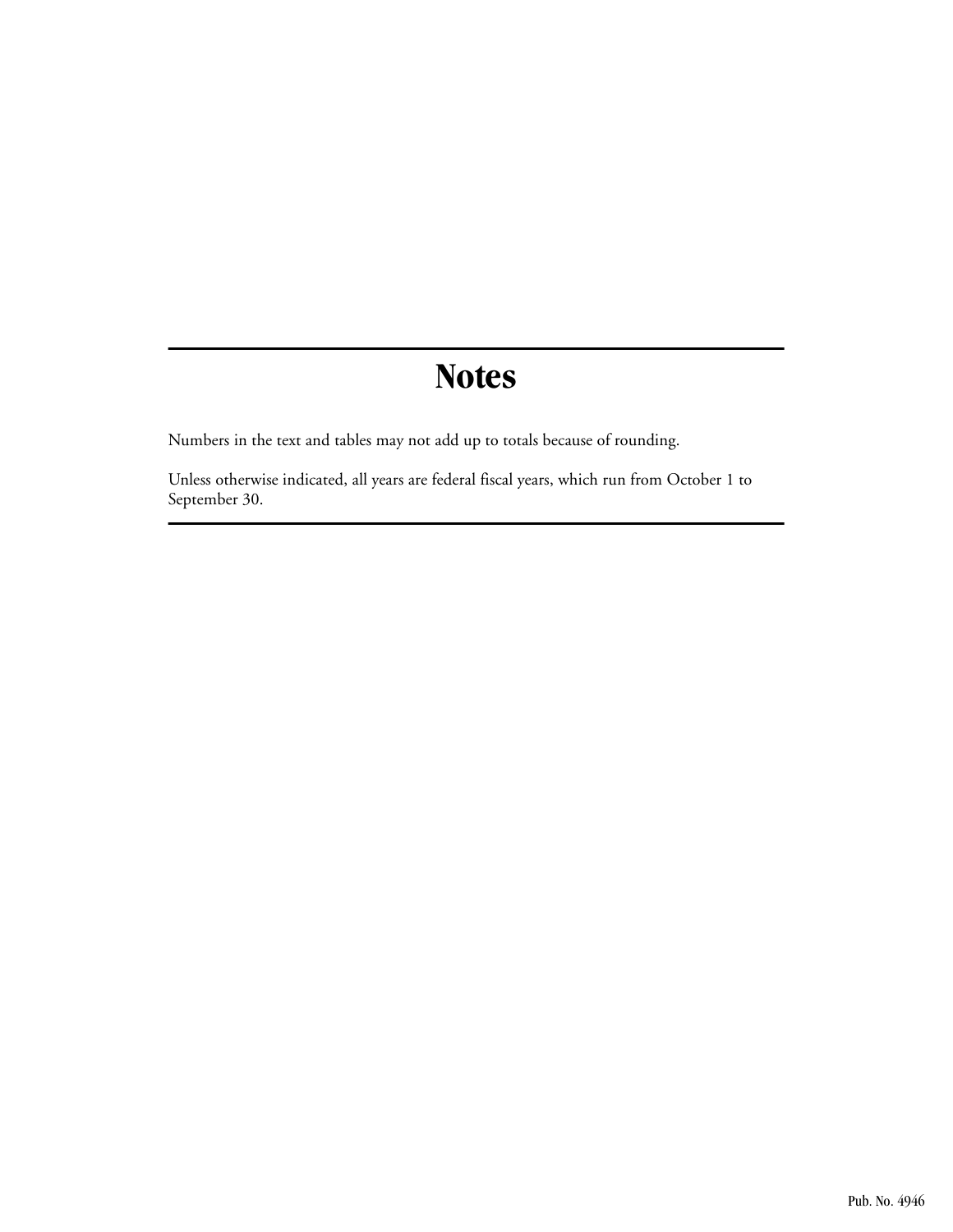

| <b>Summary</b> |                                                                                                               | $\mathbf{1}$   |
|----------------|---------------------------------------------------------------------------------------------------------------|----------------|
|                | <b>Spending for Highways and Mass Transit</b>                                                                 | 2              |
|                | The Highway Trust Fund                                                                                        | $\overline{2}$ |
|                | Options for Addressing Projected Shortfalls in the Highway Trust Fund                                         | 7              |
|                | <b>Financing Highways</b>                                                                                     | 11             |
|                | Tax-Preferred Bonds                                                                                           | 11             |
|                | Federal Loans and Loan Guarantees                                                                             | 14             |
|                | Private Financing                                                                                             | 16             |
|                | Budgetary Principles for the Treatment of Projects With Complex Financing                                     | 17             |
|                | <b>About This Document</b>                                                                                    | 19             |
| Tables         |                                                                                                               |                |
| 1.             | Estimated Revenues Credited to the Highway Trust Fund, by Source, 2014                                        | $\overline{4}$ |
| 2.             | Projections of the Highway Trust Fund's Accounts Under CBO's April 2014 Baseline                              | 5              |
| 3.             | Completed Highway Projects That Used Public-Private Partnerships With<br>Private Financing                    | 17             |
| 4.             | Highway Projects Under Way That Use Public-Private Partnerships With<br>Private Financing                     | 18             |
| <b>Figures</b> |                                                                                                               |                |
| 1.             | Spending for Highways and Transit, by Level of Government                                                     | $\mathfrak{Z}$ |
| 2.             | Receipts, Outlays, and Balance or Shortfall for the Highway Trust Fund<br>Under CBO's April 2014 Baseline     | 6              |
| 3.             | Estimated New Commitments That Could Be Accommodated by the<br>Highway Trust Fund With No Changes in Receipts | 8              |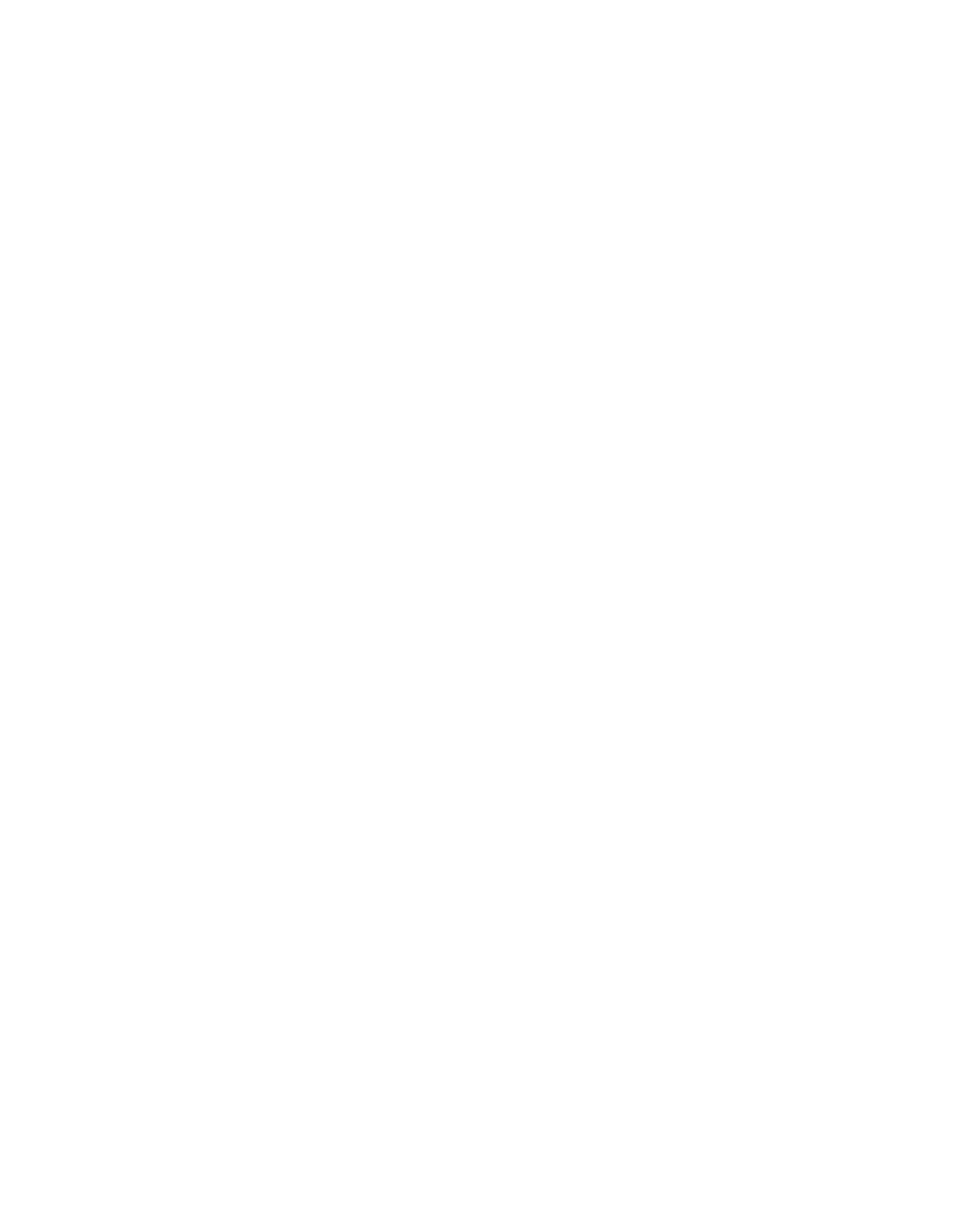Chairman Wyden, Senator Hatch, and Members of the Committee, thank you for the invitation to testify on issues related to the status of the Highway Trust Fund and on options for financing highway improvements and construction.

## <span id="page-4-0"></span>**Summary**

In 2013, governments at various levels spent \$156 billion to build, operate, and maintain highways, and they spent \$60 billion on mass transit systems. For both types of infrastructure, most of that spending was by state and local governments; about one-quarter of that total came from the federal government, mostly through the Highway Trust Fund. For several decades, the trust fund's balances were stable or growing, but more recently, annual spending for highways and transit has exceeded the amounts credited to the trust fund from taxes collected on gasoline, diesel fuel, and other transportation-related products and activities. Since 2008, in fact, lawmakers have transferred \$54 billion from the U.S. Treasury's general fund to the Highway Trust Fund so that the trust fund's obligations could be met in a timely manner.

Moreover, with its current revenue sources, the Highway Trust Fund cannot support spending at the current rate. The Congressional Budget Office (CBO) estimates that, at the end of fiscal year 2014, the balance in the trust fund's highway account will fall to about \$2 billion and the balance in its transit account will be only \$1 billion. Spending for highways and transit will be \$45 billion and \$8 billion, respectively. By comparison, revenues collected for those purposes are projected to be \$33 billion and \$5 billion, respectively. The Department of Transportation (DOT) has indicated that it will probably need to delay payments to states at some point during the summer of 2014 in order to keep the fund's balance above zero, as required by law. Then, if nothing changes, the trust fund's balance will be insufficient to meet all of its obligations in fiscal year 2015, and it will incur steadily accumulating shortfalls in subsequent years. If lawmakers do not take action, all of the receipts credited to the fund in 2015 would be needed to meet obligations made before that year; none would be available to cover any new commitments that would be made in 2015.

Several options (or combinations of those options) could be pursued to address projected shortfalls in the Highway Trust Fund:

 *Spending on highways and transit could be reduced*. If lawmakers chose to address the projected shortfalls solely by cutting spending, no new obligations from the fund's highway account or its transit account

could be made in fiscal year 2015; that would also be the case for the transit account in fiscal year 2016. Over the 2015–2024 period, the highway account would see a decrease of more than 30 percent in the authority to obligate funds, and the transit account's authority would decrease by about 65 percent, compared with CBO's baseline projections.

- *Revenues credited to the trust fund could be increased* for example, by raising existing taxes on motor fuels or other transportation-related products and activities or by imposing new taxes on highway users, such as vehicle-miles traveled (VMT) taxes. The staff of the Joint Committee on Taxation (JCT) estimates that a one-cent increase in taxes on motor fuels primarily gasoline and diesel fuel—would raise about \$1.5 billion each year for the trust fund. If lawmakers chose to meet obligations projected for the trust fund solely by raising revenues, they would need to increase motor fuel taxes by an amount between 10 cents and 15 cents per gallon, starting in fiscal year 2015.
- *The trust fund could continue to receive supplements from the Treasury's general fund*. Lawmakers could maintain funding for surface transportation programs at the average amounts provided in recent years, but to do so they would need to transfer \$18 billion in 2015 and between \$13 billion and \$18 billion every year thereafter through 2024. Spending resulting from such general fund transfers could be paid for by reducing other spending or by increasing broad-based taxes, or such transfers could add to deficits and thus increase federal borrowing.

The projected shortfalls in the Highway Trust Fund have generated interest in greater use of borrowing by state and local governments to finance highway projects. In particular, state and local governments (and some private entities) can use tax-preferred bonds that convey subsidies from the federal government in the form of tax exemptions, credits, or payments in lieu of credits to finance road construction. Similarly, some of those governments make use of direct loans from the federal government to finance projects.

Federal policies that encourage partnerships between the private sector and a state or local government may facilitate the provision of additional transportation infrastructure, but a review of those projects offers little evidence that public-private partnerships provide additional resources for roads except in cases in which states or localities have chosen to restrict spending through self-imposed legal constraints or budgetary limits.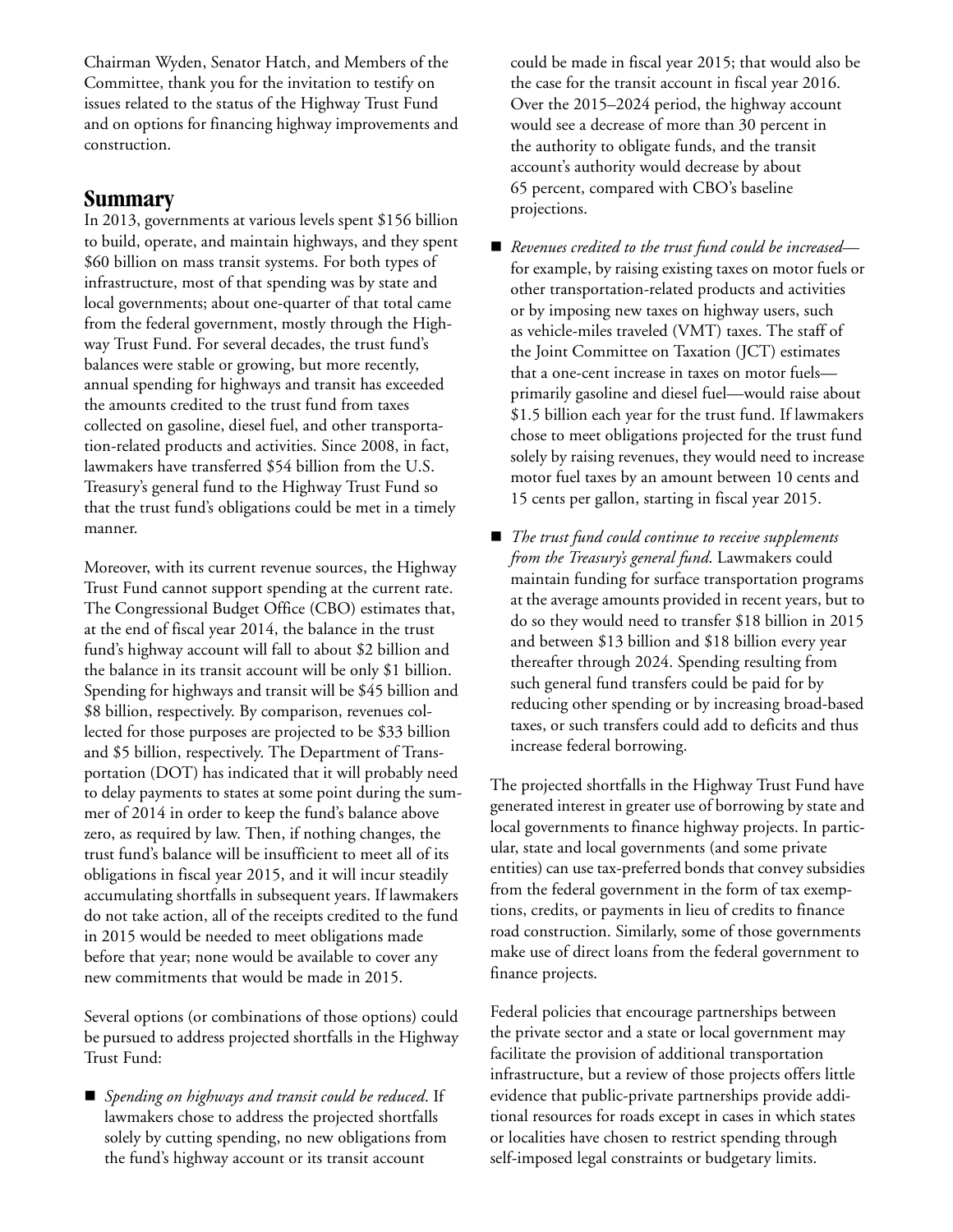Only a small number of highway projects in the United States have involved public-private partnerships with private financing. Some that have been financed through tolls have failed financially because the private-sector partners initially overestimated their revenues and as a result have been unable to fully repay their projects' debts. Perhaps as a response, projects that are still under construction rely less on tolls as a revenue source; more commonly, private partners are compensated from a state's general funds, thus limiting the private risk of not being repaid and leaving the risk of lower-than-expected revenues to the public partner.

Regardless of its source, however, borrowing is only a mechanism for making future tax revenues or user fee revenues available to pay for projects sooner; it is not a new source of revenues. Borrowing can augment the funds available for highway projects, but revenues that are committed for repaying borrowed funds will be unavailable to pay for new transportation projects or other government spending in the future.

## <span id="page-5-0"></span>**Spending for Highways and Mass Transit**

Almost all spending on highway infrastructure and transit projects in the United States is funded publicly. Although the private sector participates in building, operating, and maintaining projects, the federal government and state and local governments typically determine which projects to undertake and how much to spend on them. Despite several prominent examples, private spending on highway projects constitutes only a small fraction of the total.

Almost three-quarters of all public spending on highways is by state and local governments: In 2013, state and local governments spent \$110 billion, and the federal government spent \$46 billion. Almost all federal highway spending is capital spending, which is used to build and improve highways; by contrast, about 40 percent of the total for state and local governments is capital spending and 60 percent is for operations and maintenance. Real (inflation-adjusted) total spending on highways by federal, state, and local governments increased in the 1980s and 1990s, but it has fallen off since then. Publicprivate partnerships that involve private financing have accounted for about one-half of one percent of all spending on highways during the past 25 years. Spending on transit programs is much less than for highways but

has generally grown—especially spending by state and local governments—during recent decades (see Figure  $1$ ).<sup>1</sup>

#### <span id="page-5-1"></span>**The Highway Trust Fund**

The federal government's surface transportation programs are financed mostly through the Highway Trust Fund, an accounting mechanism in the federal budget that comprises two separate accounts, one for highways and one for mass transit. The trust fund records specific cash inflows from revenues collected through excise taxes on the sale of motor fuels, trucks and trailers, and truck tires; taxes on the use of certain kinds of vehicles; and interest credited to the fund. The Highway Trust Fund also records cash outflows for spending on designated highway and mass transit programs, mostly in the form of grants to states and local governments.

Spending from the Highway Trust Fund is controlled by two types of legislation:

- Authorization acts that provide budget authority (which allows the government to incur financial obligations that will result in immediate or future outlays of federal funds), mostly in the form of contract authority (which permits the government to enter into contracts or to incur obligations in advance of appropriations), and
- Annual appropriation acts, which customarily set limits on the amount of contract authority that can be obligated in a given year.

The Moving Ahead for Progress in the 21st Century Act of 2012 (MAP-21) is the most recent law authorizing highway and transit programs; its authorizations expire on September 30, 2014, at the end of the current fiscal year. MAP-21 provided a total of about \$51 billion in contract authority for highway and transit programs in 2014; the 2014 obligation limitations total about \$50 billion.

Excise taxes on motor fuels account for 87 percent of the Highway Trust Fund's revenue, mostly from the tax of 18.4 cents per gallon on gasoline and ethanol-blended

<sup>1.</sup> For more information on infrastructure spending, see Congressional Budget Office, *Public Spending on Transportation and Water Infrastructure* (November 2010), [www.cbo.gov/](http://www.cbo.gov/publication/21902) [publication/21902](http://www.cbo.gov/publication/21902).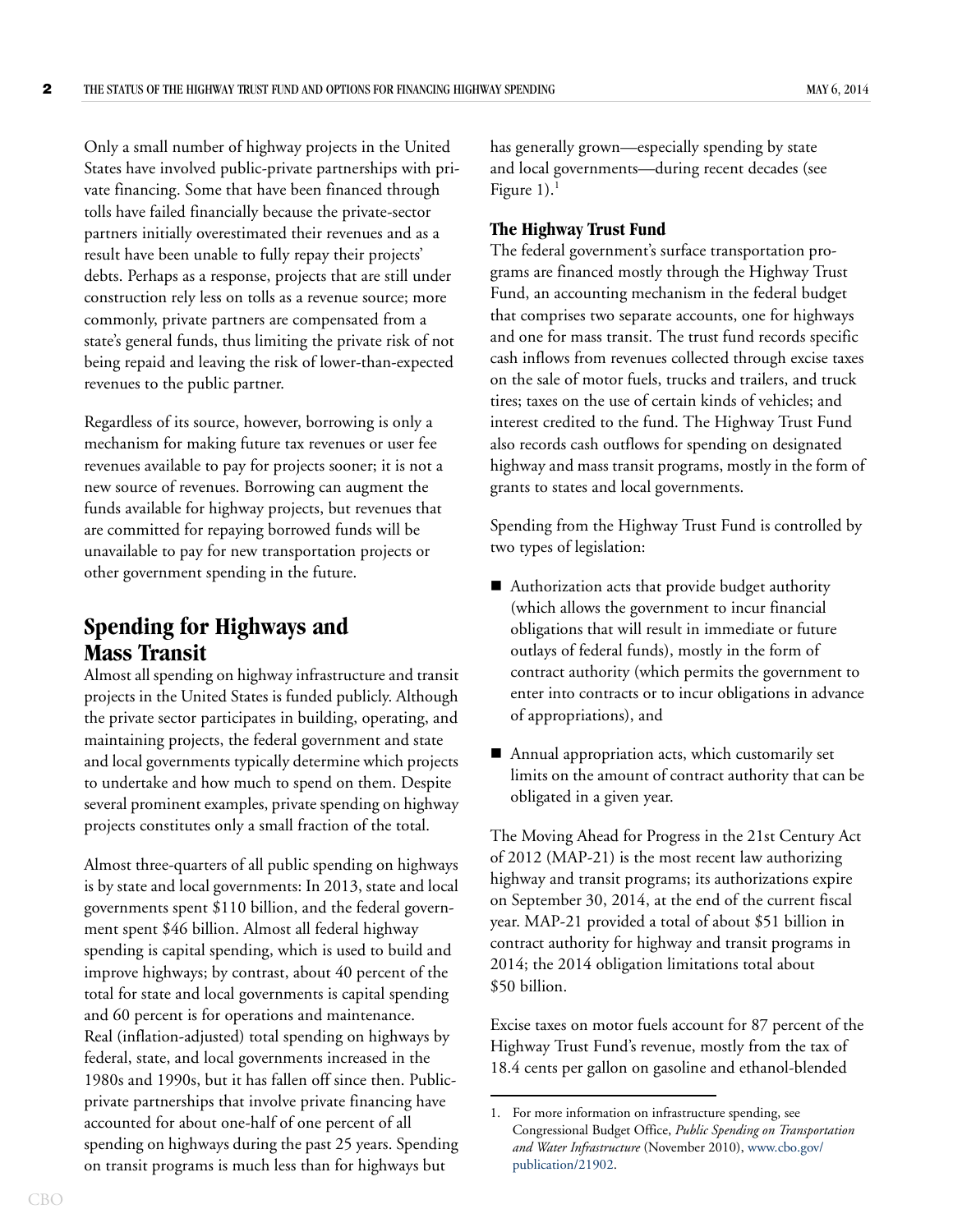#### <span id="page-6-0"></span>**Figure 1.**



## <span id="page-6-1"></span>**Spending for Highways and Transit, by Level of Government**

Source: Congressional Budget Office based on information from the Office of Management and Budget, the Census Bureau, the American Public Transportation Association, and the Bureau of Economic Analysis.

Note: The amount of spending for highways and transit shown differs from the amounts shown in Table 2 because some federal spending in those areas does not involve the Highway Trust Fund. In particular, the totals in Table 2 do not include about \$28 billion from the American Recovery and Reinvestment Act of 2009 (ARRA) for highways or amounts periodically appropriated to assist state and local governments in rebuilding highways after natural disasters. Similarly, the transit account of the Highway Trust Fund does not fund the Capital Investment Grant program, which primarily supports new rail transit programs, or the operations of the Federal Transit Administration. Those amounts come from general funds, as did about \$8 billion in spending from ARRA and \$221 million from the 2013 legislation that provided funds for relief and recovery from Hurricane Sandy.

a. For 2011 through 2013, state and local spending was estimated by updating prior-year spending to account for changes in spending as reported in monthly surveys of highway and transit construction projects.

fuels.<sup>2</sup> Receipts from the gasoline tax now constitute almost two-thirds of the fund's total revenues (see [Table 1](#page-7-0)). Under current law, all but 4.3 cents per gallon of that tax is set to expire on September 30, 2016. If that occurs, its remaining receipts will no longer be credited to the trust fund but instead will go into the Treasury's general fund. The second-largest share, accounting for about one-quarter of the fund's revenues, comes from the diesel fuel tax of 24.4 cents per gallon. The remainder comes from other taxes and from a very small amount of interest that is credited to the fund. Most of the revenue from motor fuel taxes is credited to the highway account of the trust fund, but 2.86 cents per gallon goes into the mass transit account, which receives about 13 percent of the trust fund's total revenues and interest.

<sup>2.</sup> The total gas tax is 18.4 cents per gallon. Of that, 18.3 cents is credited to the Highway Trust Fund, and 0.1 cent goes to the Leaking Underground Storage Tank Trust Fund. (The Omnibus Budget Reconciliation Act of 1993 increased the gas tax by 4.3 cents, from 14.1 cents to 18.4 cents; the added receipts were not initially credited to the trust fund but instead went into the Treasury's general fund.)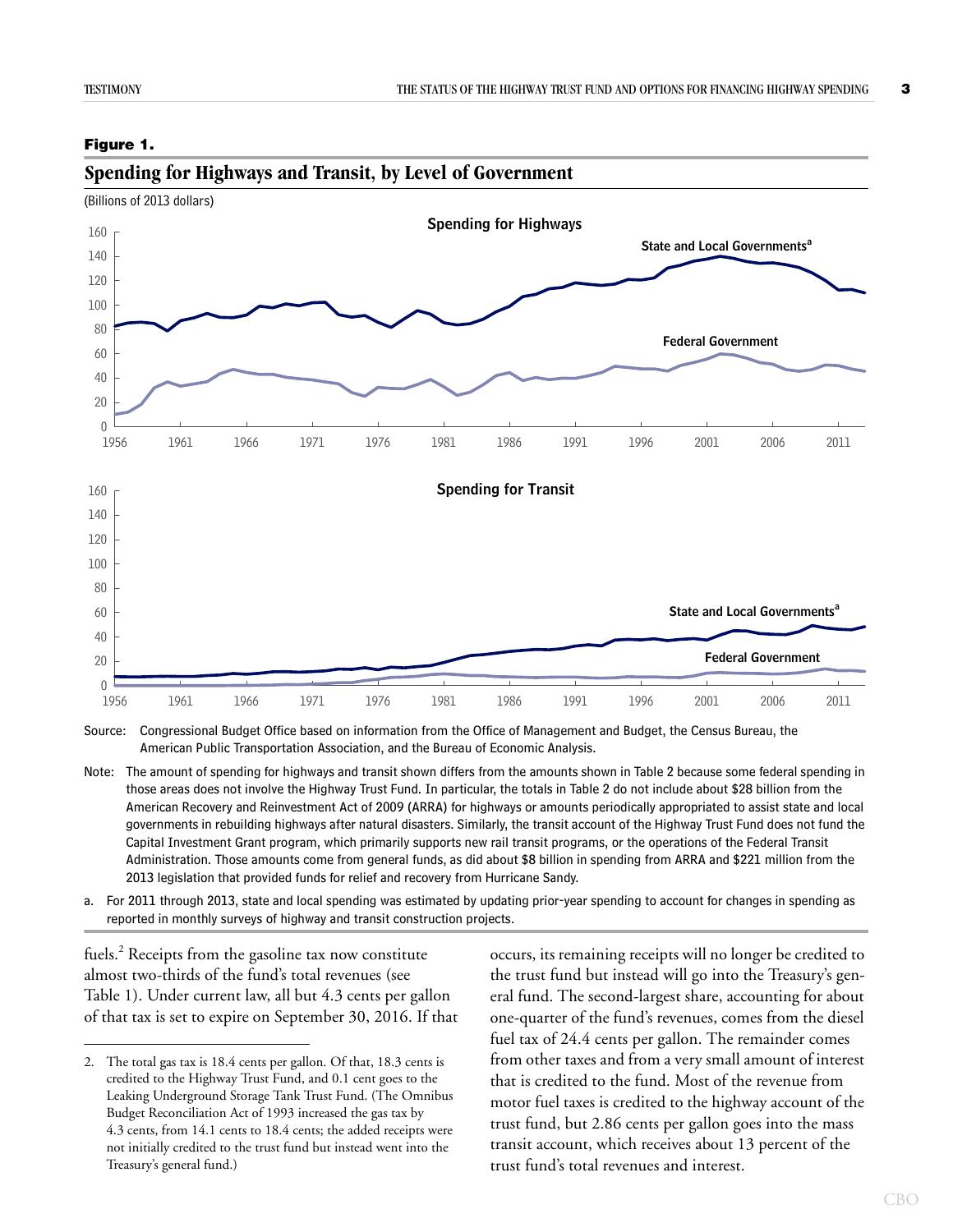<span id="page-7-1"></span>**Estimated Revenues Credited to the Highway Trust Fund, by Source, 2014**

| $\overline{\phantom{a}}$<br>(Billions of dollars) |                           |                                  |       |                                                                                     |  |  |  |  |  |  |
|---------------------------------------------------|---------------------------|----------------------------------|-------|-------------------------------------------------------------------------------------|--|--|--|--|--|--|
|                                                   | <b>Highway</b><br>Account | <b>Transit</b><br><b>Account</b> | Total | <b>Share of Total Trust Fund</b><br>Revenues and Interest <sup>a</sup><br>(Percent) |  |  |  |  |  |  |
| Gasoline Tax                                      | 20.1                      | 3.7                              | 23.8  | 63                                                                                  |  |  |  |  |  |  |
| Diesel Tax                                        | 8.1                       | 1.1                              | 9.1   | 24                                                                                  |  |  |  |  |  |  |
| Tax on Trucks and Trailers                        | 3.5                       |                                  | 3.5   |                                                                                     |  |  |  |  |  |  |
| Use Tax on Certain Vehicles                       | 1.0                       |                                  | 1.0   |                                                                                     |  |  |  |  |  |  |
| Tire Tax on Trucks                                | 0.4                       |                                  | 0.4   |                                                                                     |  |  |  |  |  |  |
| <b>Total</b>                                      | 33.2                      | 4.8                              | 38.0  | 100                                                                                 |  |  |  |  |  |  |

#### <span id="page-7-0"></span>**Table 1.**

Source: Congressional Budget Office.

b. In 2014, CBO estimates, a small amount of interest will be credited to the Highway Trust Fund, in keeping with provisions of the Hiring Incentives to Restore Employment Act of 2010.

**History of the Trust Fund's Balances.** For several decades, the balances in the highway account were relatively stable or growing, but since 2001, receipts have consistently fallen below expenditures.<sup>3</sup> (The transit account was not established until 1983 and, until 2006, it had a different accounting treatment that makes historical comparisons inapplicable.) During the 1980s and the first half of the 1990s, balances in the highway account held steady in the vicinity of \$10 billion. The most recent increase in the gasoline tax occurred in 1993, and after the Taxpayer Relief Act of 1997 redirected 4.3 cents of that tax from the general fund to the Highway Trust Fund, the unexpended balance in the highway account began to grow rapidly, reaching almost \$23 billion in 2000. In 1998, the Transportation Equity Act for the 21st Century (known as TEA-21) authorized spending that was sufficient to gradually draw down those balances. As a result of that legislation and the Safe, Accountable, Flexible, Efficient Transportation Equity Act: A Legacy for Users (SAFETEA-LU), which was enacted in 2005, outlays have generally exceeded revenues since 2001.

Since 2006, when certain accounting changes specified in TEA-21 took effect, spending from the transit account has grown and, since 2008, has exceeded revenues

credited to the account. TEA-21 and SAFETEA-LU authorized spending from the account that has exceeded revenues credited to the fund by between \$3 billion and \$4 billion every year.

Because of looming shortfalls, since 2008 lawmakers have enacted legislation to transfer a total of more than \$54 billion to the trust fund—mostly from the Treasury's general fund. Those intragovernmental transfers have allowed the fund to maintain a positive balance, but they did not change the amount of receipts collected by the government. Despite those transfers, at the end of fiscal year 2013, the trust fund's balances totaled only \$6 billion.

**Projections of Outlays and Revenues in 2014.** According to CBO's estimates, the highway account will end fiscal year 2014 with a balance of \$2 billion—at the end of 2013, that balance was \$4 billion (see [Table 2](#page-8-0)). By CBO's estimates, outlays from the highway account will total \$45 billion in 2014, but revenues and interest earnings will amount to just \$33 billion for the year. To bridge most of the gap, MAP-21 transferred \$10 billion of general funds to the highway account in 2014 (following a \$6 billion transfer in 2013).

The situation is similar for the transit account, which will end fiscal year 2014 with a balance of \$1 billion, CBO estimates, down from \$2 billion a year earlier. Revenues and interest earnings are projected to amount to \$5 billion in 2014, but outlays are expected to total more than

<sup>3.</sup> In 2010, the trust fund saw a significant decrease in outlays because states spent funds from the general fund of the Treasury that were appropriated in the American Recovery and Reinvestment Act of 2009. That act did not require states to match federal funds or even to contribute funds to projects, and the same projects that were eligible for funding from the Highway Trust Fund were eligible for funding under the act.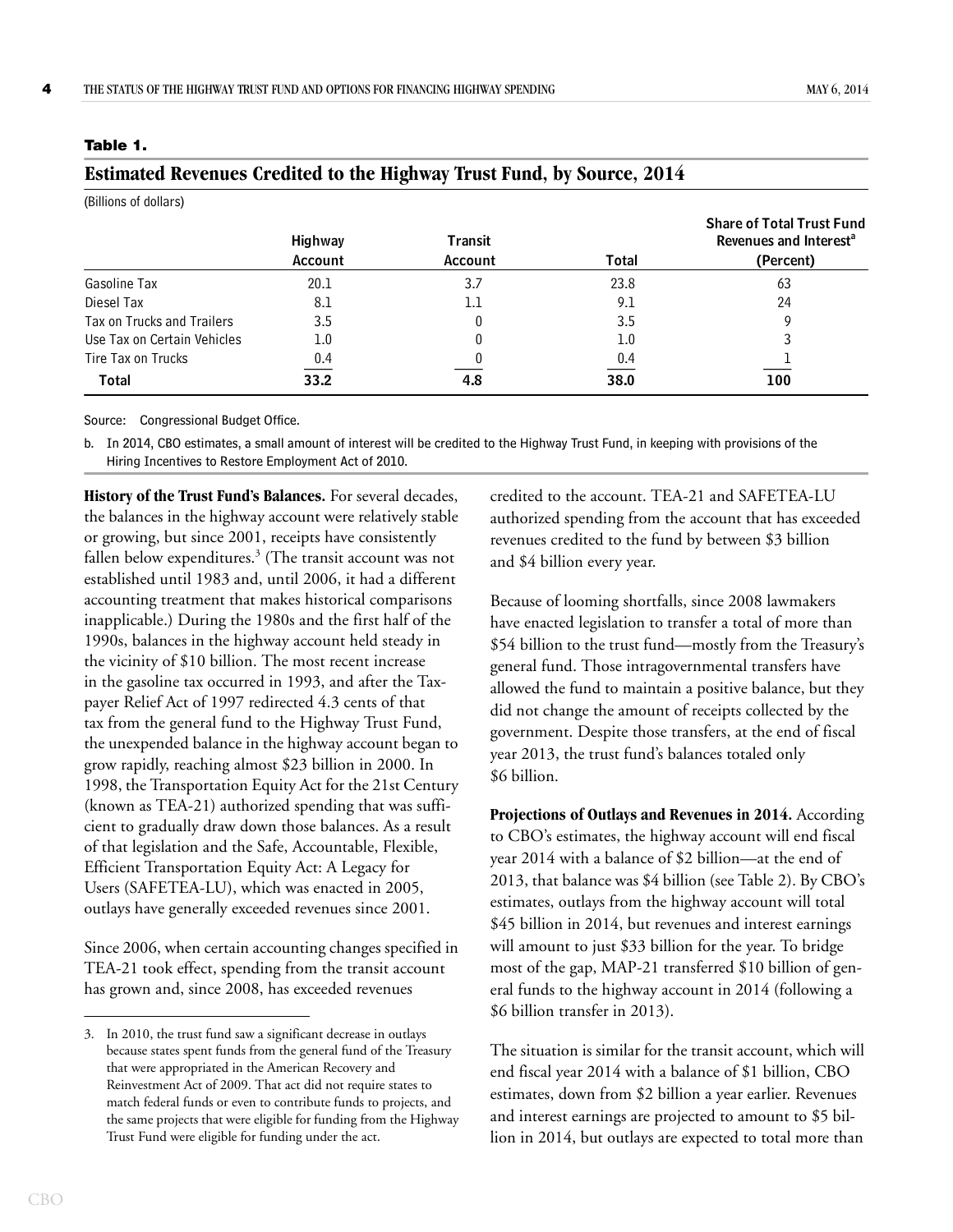#### <span id="page-8-0"></span>**Table 2.**

| (Billions of dollars, by fiscal year)    |                        |                |                |                  |              |       |       |             |              |          |          |                  |
|------------------------------------------|------------------------|----------------|----------------|------------------|--------------|-------|-------|-------------|--------------|----------|----------|------------------|
|                                          | 2013                   | 2014           | 2015           | 2016             | 2017         | 2018  | 2019  | 2020        | 2021         | 2022     | 2023     | 2024             |
|                                          | <b>Highway Account</b> |                |                |                  |              |       |       |             |              |          |          |                  |
| Start-of-Year Balance                    | 10                     | 4              | $\overline{2}$ | a                | a            | a     | a     | a           | a            | a        | a        | a                |
| Revenues and Interest <sup>b</sup>       | 32                     | 33             | 34             | 34               | 34           | 34    | 34    | 34          | 34           | 34       | 34       | 34               |
| Intragovernmental Transfers <sup>c</sup> | 6                      | 10             | 0              | $\boldsymbol{0}$ | $\mathbf 0$  | 0     | 0     | $\mathbf 0$ | $\mathbf{0}$ | $\theta$ | $\bf{0}$ | $\boldsymbol{0}$ |
| Outlays <sup>d</sup>                     | 43                     | 45             | 45             | 45               | 45           | 46    | 46    | 46          | 47           | 48       | 48       | 49               |
| End-of-Year Balance                      | 4                      | $\overline{2}$ | a              | a                | a            | a     | a     | a           | a            | a        | a        | a                |
|                                          | <b>Transit Account</b> |                |                |                  |              |       |       |             |              |          |          |                  |
| Start-of-Year Balance                    | 5                      | $\overline{2}$ | 1              | a                | a            | a     | a     | a           | a            | a        | a        | a                |
| Revenues and Interest <sup>b</sup>       | 5                      | 5              | 5              | 5                | 5            | 5     | 5     | 5           | 5            | 5        | 5        | 5                |
| Intragovernmental Transfers <sup>c</sup> | $\mathbf{0}$           | $\overline{2}$ | $\theta$       | 0                | $\mathbf{0}$ | 0     | 0     | 0           | $\mathbf{0}$ | 0        | $\theta$ | 0                |
| Outlays <sup>d</sup>                     | 7                      | 8              | 8              | 8                | 8            | 9     | 9     | 9           | 10           | 10       | 10       | 10               |
| End-of-Year Balance                      | $\overline{2}$         | 1              | a              | a                | a            | a     | a     | a           | a            | a        | a        | a                |
| Memorandum:                              |                        |                |                |                  |              |       |       |             |              |          |          |                  |
| Cumulative Shortfall <sup>a</sup>        |                        |                |                |                  |              |       |       |             |              |          |          |                  |
| Highway account                          | n.a.                   | n.a.           | -10            | $-21$            | $-32$        | -43   | -55   | $-67$       | $-79$        | -92      | $-106$   | $-120$           |
| Transit account                          | n.a.                   | n.a.           | $-2$           | -6               | $-9$         | $-13$ | $-18$ | $-22$       | $-27$        | $-32$    | $-38$    | $-44$            |

### <span id="page-8-1"></span>**Projections of the Highway Trust Fund's Accounts Under CBO's April 2014 Baseline**

Source: Congressional Budget Office.

Note: n.a. = not applicable.

a. Beginning in fiscal year 2015, CBO projects, revenues credited to the highway and transit accounts of the Highway Trust Fund will be insufficient to meet the fund's obligations. Under current law, the trust fund cannot incur negative balances nor is it permitted to borrow to cover unmet obligations presented to the fund. Under the Deficit Control Act of 1985, however, CBO's baseline for highway spending must incorporate the assumption that obligations incurred by the Highway Trust Fund will be paid in full. The cumulative shortfalls shown here thus are estimated on the basis of spending that is consistent with obligation limitations contained in CBO's April 2014 baseline—adjusted for projected inflation—for highway and transit spending. To meet obligations as they come due, the Department of Transportation estimates, the highway account must maintain cash balances of at least \$4 billion, and the transit account must maintain balances of at least \$1 billion. As a result, under CBO's baseline projections, the highway account will probably have to delay some of its payments during the summer of 2014.

- b. Some taxes that are credited to the Highway Trust Fund are scheduled to expire on September 30, 2016—among them the taxes on certain heavy vehicles and tires and all but 4.3 cents of the federal tax on motor fuels. Under the rules that govern CBO's baseline projections, however, these estimates reflect the assumption that all of those expiring taxes would be extended.
- c. The Moving Ahead for Progress in the 21st Century Act required certain intragovernmental transfers, mostly from the U.S. Treasury's general fund, to the Highway Trust Fund. Those amounts totaled about \$18 billion. CBO's baseline does not reflect an assumption that additional transfers from the general fund would occur.
- d. Outlays include amounts that are transferred between the highway and transit accounts. CBO estimates that those amounts will total about \$1 billion annually.

\$8 billion. MAP-21 transferred \$2 billion of general funds to the transit account in 2014.

Unless additional funds are provided (either through an increase in revenues or through additional transfers to the general fund), the disparity between the receipts credited to the fund and outlays from the fund will require DOT to delay its reimbursements to states for the costs of construction. CBO estimates that such a delay would

probably take effect sometime during the summer of 2014 for projects funded from the highway account and sometime in the first half of 2015 for transit projects. Such a slowdown in payments occurred in 2008 when DOT announced that balances in the highway account had fallen below what it needed to reimburse states for the bills presented to the fund. Because deposits into the fund are made only twice each month, DOT has testified that it would need to delay payments if cash balances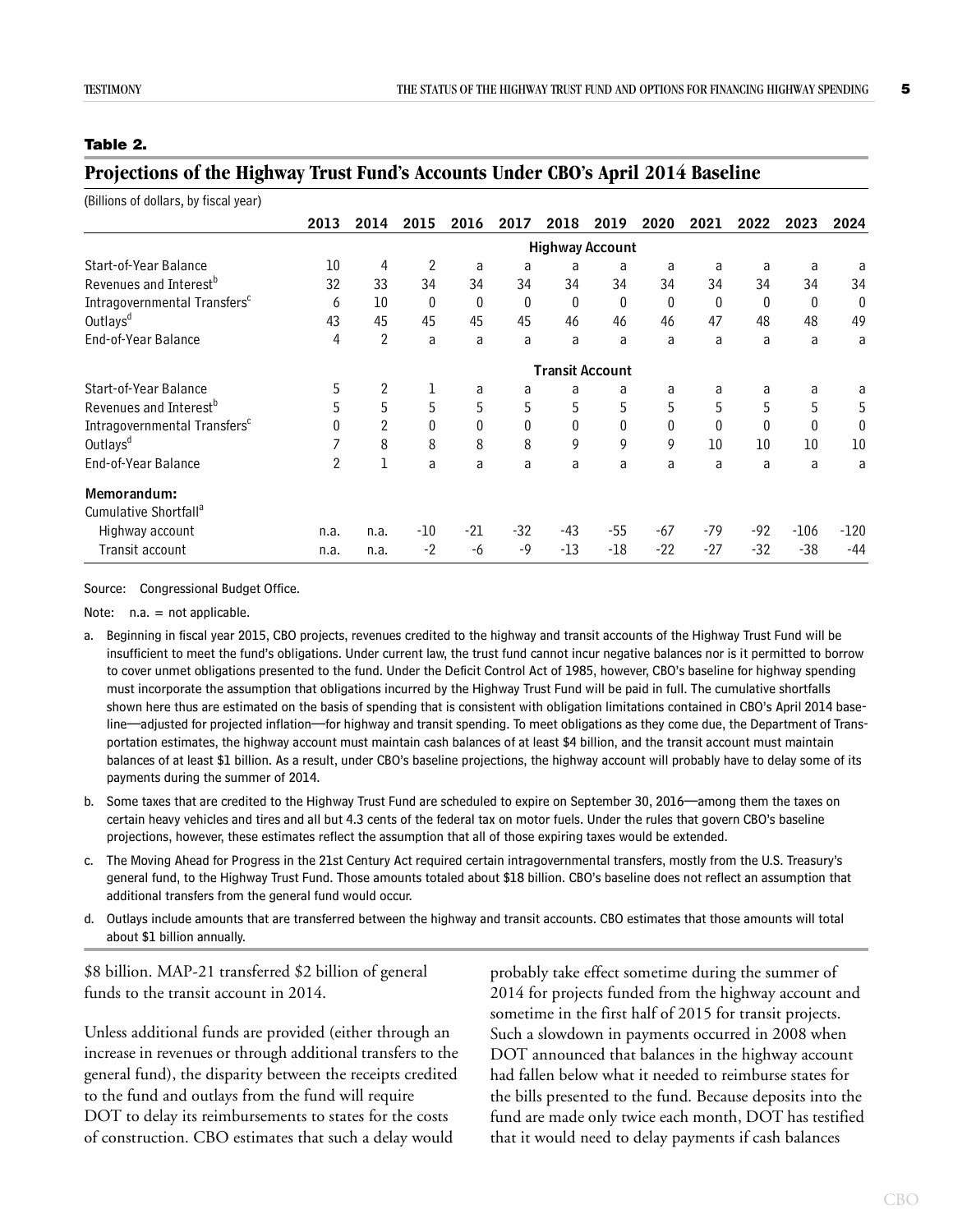#### <span id="page-9-0"></span>**Figure 2.**



### <span id="page-9-1"></span>**Receipts, Outlays, and Balance or Shortfall for the Highway Trust Fund Under CBO's April 2014 Baseline**

Source: Congressional Budget Office.

- Notes: Under current law, the Highway Trust Fund cannot incur negative balances nor is it permitted to borrow to cover unmet obligations presented to the fund. Under the Deficit Control Act of 1985, however, CBO's baseline for highway spending must incorporate the assumption that obligations incurred by the Highway Trust Fund will be paid in full.
- a. Projections of outlays are calculated by adjusting the obligation limitations set for the current year to account for projected inflation.
- b. Projections of receipts are based on market conditions, and they incorporate an assumption under CBO's April 2014 baseline that some taxes (including taxes on certain heavy vehicles and tires and all but 4.3 cents of the federal tax on motor fuels) that are credited to the Highway Trust Fund but scheduled to expire on September 30, 2016, would be extended.

The receipts line includes revenues credited to the Highway Trust Fund and intragovernmental transfers, mostly from the U.S. Treasury's general fund. Since 2008, those transfers (including amounts transferred in fiscal year 2014) have totaled about \$54 billion.

fell below \$4 billion in the highway account or below \$1 billion in the transit account. $4$ 

## **Projections of Outlays and Revenues From 2015**

**Through 2024.** CBO's baseline projections reflect the assumptions that expiring excise taxes would be extended and that obligations from the trust fund would grow at

the rate of inflation. Under those assumptions, CBO projects, shortfalls in both accounts of the trust fund would grow steadily larger over the next decade because revenues from the excise taxes are expected to grow very little, but spending would continue to rise (see [Figure 2](#page-9-0)).<sup>5</sup> By 2024, the cumulative shortfalls would total about

<sup>4.</sup> Department of Transportation, Office of Inspector General, *Refinements to DOT's Management of the Highway Trust Fund's Solvency Could Improve the Understanding and Accuracy of Shortfall Projections*, CR-2012-071 (March 2012), p. 22, [www.oig.dot.gov/](http://www.oig.dot.gov/node/5736) [node/5736.](http://www.oig.dot.gov/node/5736)

<sup>5.</sup> CBO constructs its baseline in accordance with provisions set forth in the Balanced Budget and Emergency Deficit Control Act of 1985 and in the Congressional Budget and Impoundment Control Act of 1974.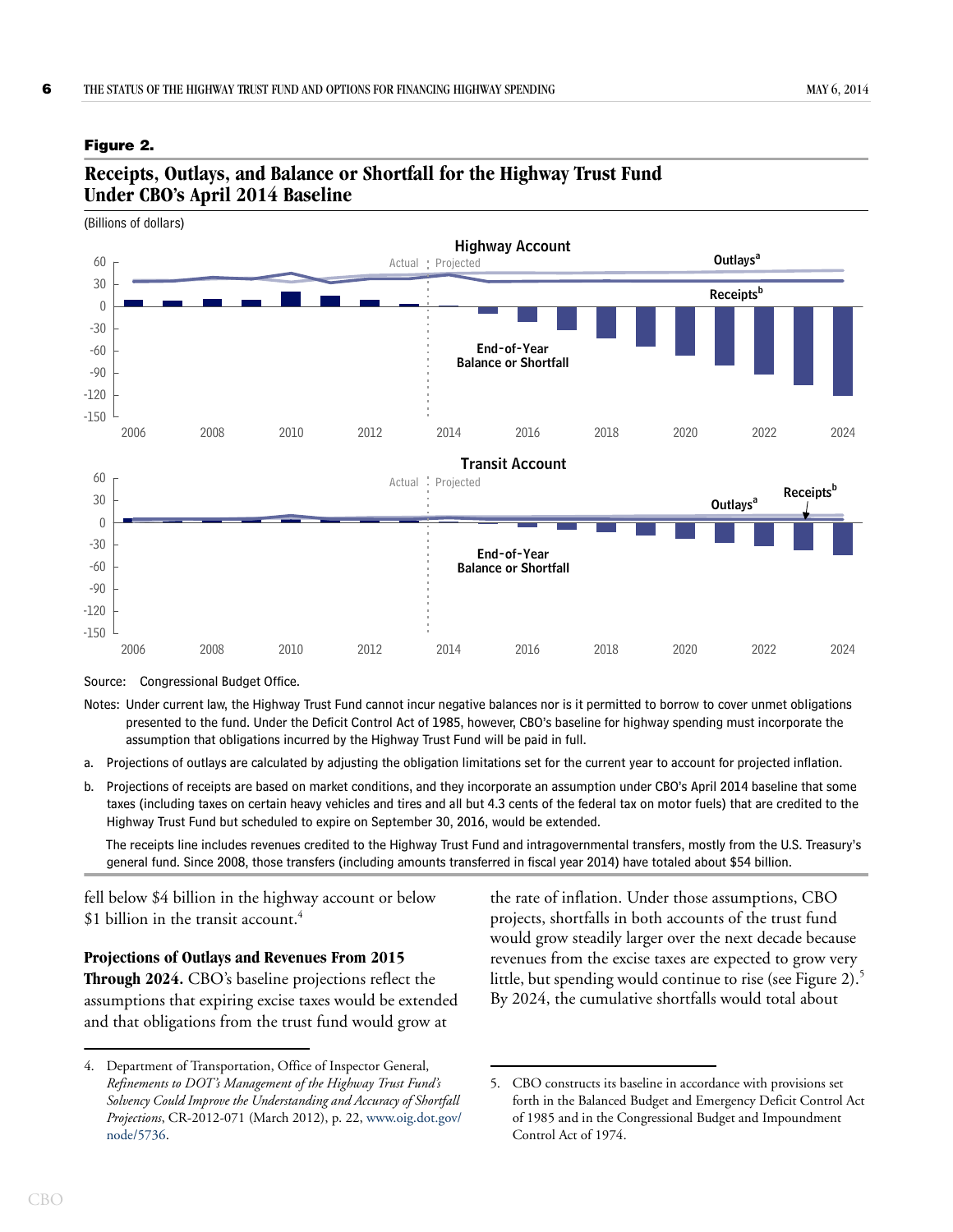\$120 billion for the highway account and about \$44 billion for the transit account, CBO estimates.

Revenues generated by excise taxes and credited to the Highway Trust Fund are projected to rise from about \$38 billion in 2014 to about \$39 billion in 2024, mostly because annual increases in revenues from taxes on the use of diesel fuel and on truck sales are expected to be largely offset by annual declines in revenues from the tax on gasoline. Tax revenues from diesel fuel and truck sales are projected to increase, on average, by about 3 percent annually over the 2014–2024 period. In contrast, revenues from the tax on gasoline are projected to decline at an average annual rate of 1 percent over that period, mainly because of mandated increases in corporate average fuel economy standards.<sup>6</sup>

If lawmakers do not address the projected shortfalls, all revenues credited to the Highway Trust Fund in 2015 will be used to meet obligations made before that year. (Most obligations involve capital projects that take years to complete. The Federal-Aid Highway program, for example, typically spends about 25 percent of its budgetary resources in the year funds are first made available for spending; the rest is spent over the next several years.) Most of the trust fund's current obligations will therefore be met using tax revenues that have not yet been collected. At the end of 2013, for example, \$66 billion in contract authority for highway programs had been obligated but not yet spent and another \$28 billion was available to states but not yet obligated. As a result, if states were given no further authority to spend, another three years' worth of motor fuel taxes would need to be collected just to meet the highway account's obligations at the end of 2013 plus any new obligations from contract authority made available before 2014. Tax receipts dedicated to the highway account are projected to be about \$34 billion per year over the next three years. For the transit account, collections of almost five years' worth of taxes, at about \$5 billion per year, would be needed to meet current obligations and any new obligations from contract authority made available before 2014.<sup>7</sup>

#### <span id="page-10-0"></span>**Options for Addressing Projected Shortfalls in the Highway Trust Fund**

Lawmakers have three primary options for addressing the projected shortfalls in the Highway Trust Fund:

- Reduce spending on highways and transit,
- Increase taxes dedicated to the trust fund, or
- Transfer general revenues to supplement the trust fund.

Of course, many combinations of such changes are possible.

**Reduce Spending From the Trust Fund.** Policymakers might want to address projected shortfalls by limiting federal spending for highways and mass transit to the amount of revenue generated by users. That reduction in spending would probably have significant negative consequences for the condition and performance of the nation's highway and mass transit infrastructure. In addition, unless some other federal spending was increased or federal taxes lowered, the reduction in federal spending would slow economic growth and employment during the next few years relative to what it would otherwise be. Over the longer term, the smaller amount of infrastructure would impose a drag on economic performance, but the smaller amount of federal debt stemming from the lower level of spending would provide an economic boost.

If lawmakers chose to avert projected shortfalls solely by cutting spending, then the trust fund would be unable to support any new obligations in 2015, probably significantly delaying investment in infrastructure and halting numerous transportation projects across the country. Neither the highway account nor the transit account would be able to support new obligations in 2015 because reimbursements to states for multiyear projects already under way would be expected to exceed the estimated revenue collections for that year. The highway

<sup>6.</sup> For more information, see Congressional Budget Office, *How Would Proposed Fuel Economy Standards Affect the Highway Trust Fund?* (May 2012), [www.cbo.gov/publication/43198](http://www.cbo.gov/publication/43198).

<sup>7.</sup> See Office of Management and Budget, *Budget of the U.S. Government, Fiscal Year 2015: Appendix* (April 2014), [www.whitehouse.gov/omb/budget/Appendix.](http://www.whitehouse.gov/omb/budget/Appendix) At the end of fiscal year 2013, the balance in the transit account was about \$2 billion, but unspent contract authority for transit programs totaled \$14 billion in obligated balances and \$9 billion in unobligated amounts.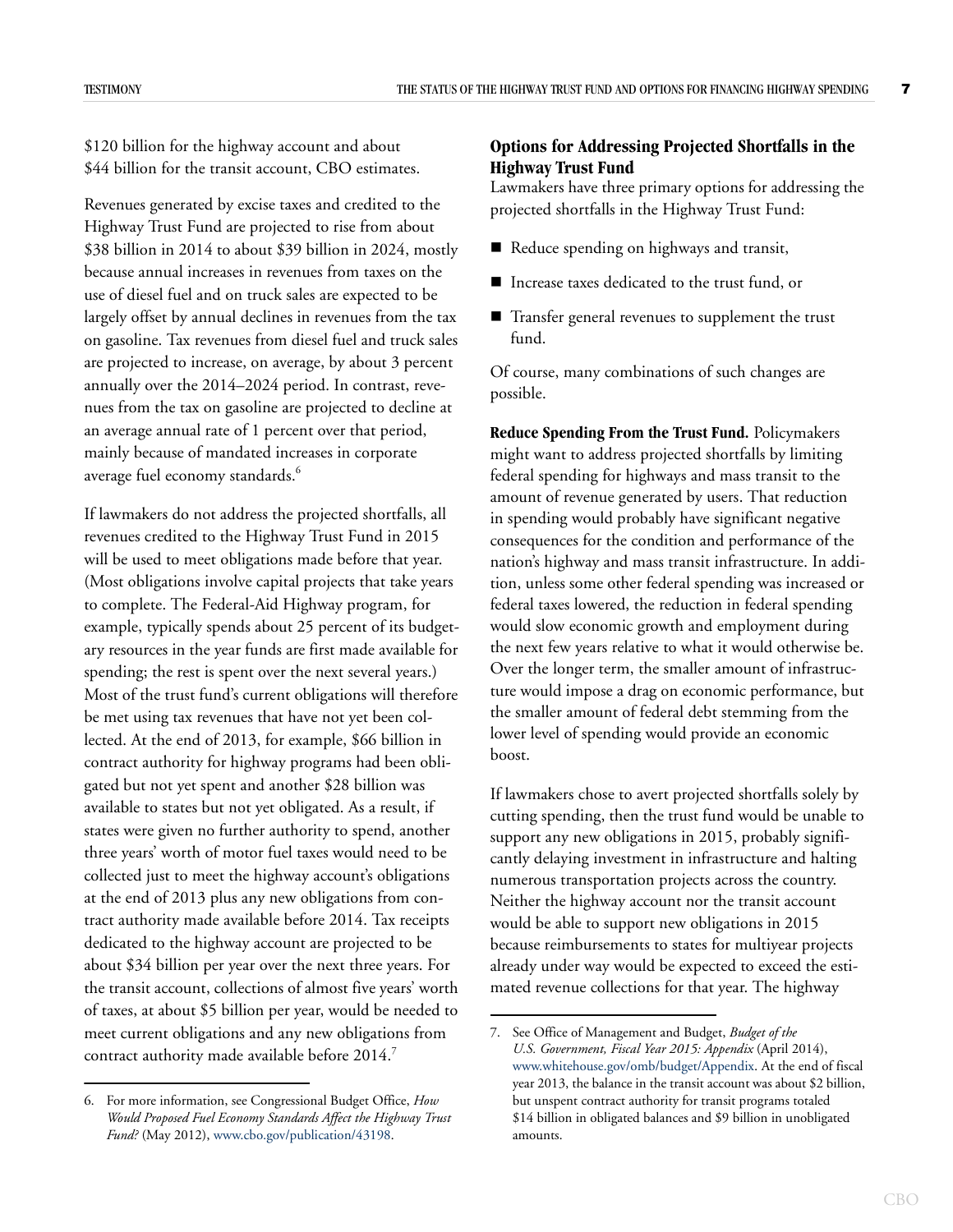#### <span id="page-11-0"></span>**Figure 3.**

### <span id="page-11-1"></span>**Estimated New Commitments That Could Be Accommodated by the Highway Trust Fund With No Changes in Receipts**



Source: Congressional Budget Office.

Note: The figure shows the new commitments that could be provided from the highway and transit accounts of the Highway Trust Fund as long as the minimum balance in the highway account was at least \$4 billion and the minimum balance in the transit account was at least \$1 billion and the obligation limitation for each account did not exceed the amounts projected in CBO's April 2014 baseline.

a. Data for 2014 represent the obligation limitations contained in the Consolidated Appropriations Act, 2014, and contract authority that is exempt from those limitations.

account would be able to support new obligations in 2016, but the transit account would not (see [Figure 3\)](#page-11-0). Such sudden shifts in the amount of annual spending authority would probably make program administration and planning difficult for DOT as well as for state and local grant recipients.

Over the 2015–2024 period, the highway account would see a decrease in obligational authority of more than 30 percent, relative to CBO's baseline, and such authority for the transit account would decrease by about 65 percent. For example, such a cut would reduce obligations

for highway programs from current projections of about \$45 billion per year, on average, to about \$32 billion per year, on average, from 2015 through 2024. Similarly, such a cut would reduce obligations for transit projects from current projections of about \$10 billion per year, on average, to about \$4 billion per year, on average, for the 2015–2024 period.

The consequences of such reductions in federal spending could be ameliorated, at least in part, if state and local governments responded to the reduction in federal funds by increasing their own spending through some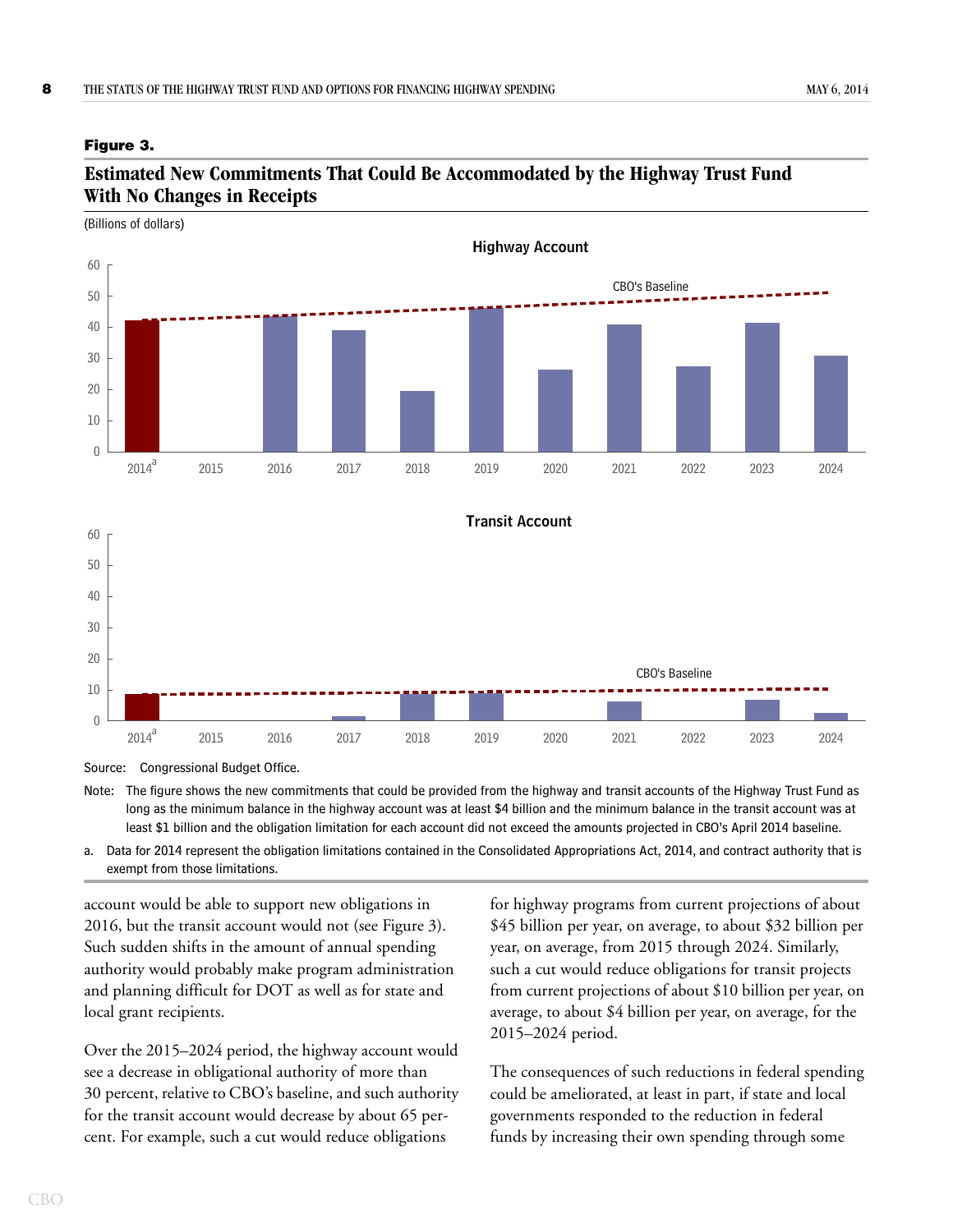combination of raising additional revenues, shifting spending from other purposes, and borrowing.

If total funding for investment in highways and mass transit was significantly reduced, then it would be especially important to allocate the remaining funding, and to use that infrastructure, in the most effective way. Specifically, the negative consequences of a substantial reduction in funding could be partly alleviated if the remaining spending was focused on projects with especially large benefits and if people's use of highways and mass transit was focused on the highest-value uses (for example, through taxes on vehicle-miles traveled or congestion pricing).<sup>8</sup> In addition, the economic efficiency of each dollar of funding could be improved if the federal government limited its support to projects (such as the Interstate highways) that offer significant benefits to more than one state, leaving state and local governments to fund projects with more localized benefits. If the people who benefit from a project bear its costs, the likelihood is diminished that too large a project (or too many projects) will be undertaken or that too many infrastructure services will be consumed relative to the resources needed to provide them.

**Increase Taxes Dedicated to the Trust Fund.** Another approach to bringing the trust fund's finances into balance would be to increase its revenue—for example, by raising the taxes on motor fuels or by imposing mileage-based, or VMT, taxes. $^9$  Increasing the charges that highway users pay also could promote more efficient use of the system. Economic efficiency is enhanced when highway users are charged according to the marginal (or incremental) costs of their use, including the external costs that their highway use imposes on society. A combination of a fuel tax and a VMT tax that accounts for the type and weight of a vehicle and the location and time of its use could provide incentives for reducing driving's social costs and could generate funds for federal spending on highways. But generating additional funds that way would raise questions of fairness, including, for example,

whether the structure of user charges would impose relatively greater burdens on low-income and rural users.

*Fuel Taxes*. Excise taxes credited to the Highway Trust Fund come primarily from taxes on gasoline, ethanolblended fuels, and diesel fuels. Those excise taxes were last increased in 1993, and their purchasing power is about 40 percent below that in 1993. If those taxes had been adjusted to keep pace with the consumer price index, for example, the tax on gasoline, which is currently 18.4 cents per gallon, would be about 30 cents per gallon, and the tax on diesel fuel, currently 24.4 cents per gallon, would be about 40 cents per gallon.

According to JCT's estimates, a one-cent increase in the taxes on motor fuels, effective October 1, 2014, would raise about \$1.5 billion annually for the Highway Trust Fund over the next 10 years. $^{\rm 10}$  If law<br>makers chose to meet obligations projected for the trust fund solely by raising revenues, they would have to increase the taxes on motor fuels by between 10 cents and 15 cents per gallon, starting in fiscal year 2015. (That increase would return fuel taxes to roughly the level they were in 1993, after adjusting for the effects of inflation.)

Fuel taxes offer a mix of positive and negative characteristics in terms of many people's conception of equity. They satisfy a "user pays" criterion—that those who receive the benefits of a good or service should pay its cost. But they also can impose a larger burden relative to income on people who live in low-income or rural households because those people tend to spend a larger share of their income on transportation. Fuel taxes impose a burden even on households that do not own passenger vehicles by raising transportation costs, which are reflected in the prices of purchased goods.

Fuel taxes have two desirable characteristics that are related to economic efficiency: They cost relatively little to implement (the government collects taxes from fuel distributors, and users pay the taxes when they purchase fuel), and they offer users some incentive to curtail fuel use, thus reducing some of the social costs of travel. However, a fuel tax discourages some travel too much and

<sup>8.</sup> For a comprehensive discussion of the benefits and challenges of congestion pricing, including options for its design and implementation for highways, see Congressional Budget Office, *Using Pricing to Reduce Traffic Congestion* (March 2009), [www.cbo.gov/publication/20241](http://www.cbo.gov/publication/20241).

<sup>9.</sup> See Congressional Budget Office, *Alternative Approaches to Funding Highways* (March 2011), [www.cbo.gov/publication/](http://www.cbo.gov/publication/22059) [22059.](http://www.cbo.gov/publication/22059)

<sup>10.</sup> Because excise taxes reduce the tax base of income and payroll taxes, higher excise taxes would lead to a reduction in revenues from income taxes and payroll taxes. The estimates shown here do not reflect those reductions. Those reductions would amount to about 25 percent of the estimated increase in excise tax receipts.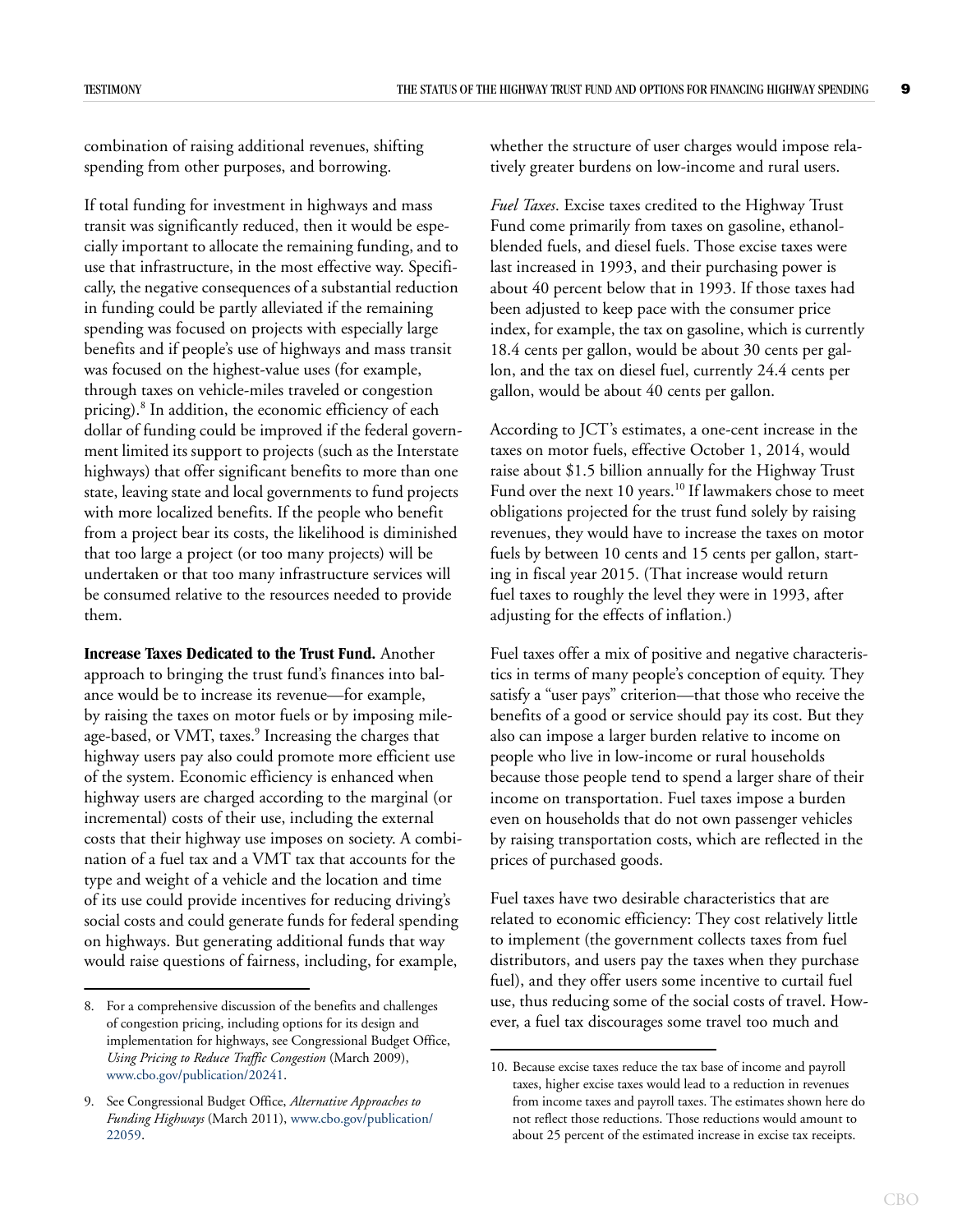other travel too little, because it does not reflect the large differences in cost for use of crowded roads compared with uncrowded roads or for travel by trucks that have similar fuel efficiency but cause different amounts of pavement damage. Moreover, for a given tax rate on fuels, the incentive to reduce mileage-related costs diminishes over time as more driving is done in vehicles that are more fuel efficient.

*VMT Taxes*. VMT taxes provide stronger incentives for efficient use of highways than fuel taxes do because VMT taxes are better aligned with the costs imposed by users. Most of those costs—including pavement damage, congestion, accidents, and noise—are tied more closely to the number of miles vehicles travel than they are to fuel consumption.

For VMT taxes to significantly improve efficiency, however, they would need to vary greatly according to vehicle type, time of travel, place of travel, or some combination of such characteristics. For example, because pavement damage increases sharply with vehicle weight but decreases with the number of axles on a vehicle, the portion of VMT taxes assessed to maintain pavement could be small or nonexistent for passenger vehicles but substantial for heavy-duty trucks, particularly those with high weight per axle. Similarly, VMT taxes could be higher for any travel on crowded urban roads during peak hours than for travel in off-peak hours or on roads that are less congested.

In fact, a system of VMT taxes would not need to apply to all vehicles on every road. There already exist less comprehensive systems of direct charges for road use: Toll roads, lanes, and bridges are common in the United States, and several states and foreign countries place weight-and-distance taxes on trucks. Expansion of existing systems could focus on highly congested roads or on entry points into congested areas, and such targeted approaches would cost less to implement if they required relatively simple equipment to be placed in vehicles. Alternatively, the focus could be on specific vehicle types: Although trucks (excluding light-duty trucks), for example, constitute only 4 percent of all vehicles in the United States, they account for roughly 25 percent of all costs that highway users impose on others, including almost all of the costs associated with pavement damage.

The costs of implementing VMT taxes include capital costs for equipment and operating costs for metering,

payment collection, and enforcement. The cost to establish and operate a nationwide program of VMT taxes is uncertain and difficult to estimate because projections so far are based mainly on small trials that have used a variety of evolving technologies and because the cost would depend on whether VMT taxes would vary by time, place, or type of vehicle. Although the costs of charging drivers are declining with improvements in technology, the costs remain higher than those for collecting revenues through the motor fuel taxes. The idea of imposing variable VMT taxes also has raised concerns about privacy: The collection process could give the government access to specific information about when and where individual vehicles are used.

**Transfer Money From the General Fund.** Lawmakers could choose to continue to supplement the Highway Trust Fund with general revenues, thus providing more money for highways and transit systems than is collected from excise taxes dedicated to those purposes. To continue funding for surface transportation programs at the average amounts provided in recent years, adjusted for inflation, lawmakers would need to transfer \$18 billion to the Highway Trust Fund in 2015, CBO estimates. That transfer would cover a projected cumulative shortfall in the Highway Trust Fund of \$13 billion and allow the trust fund to maintain cash balances of at least \$4 billion in the highway account and at least \$1 billion in the transit account. Subsequently, lawmakers would need to transfer \$13 billion in 2016; such transfers would need to increase gradually to \$18 billion by 2024 to maintain current spending, adjusted for inflation. At that pace, by 2024, CBO projects, general fund transfers would account for about one-third of the receipts credited to the Highway Trust Fund.

Spending that resulted from such transfers could be paid for by reducing other spending or by increasing broadbased taxes, such as income taxes; or it could add to deficits and thus increase federal borrowing. Reductions in other spending would mean that the benefits of the spending on transportation would be at least partially offset by a reduction in whatever benefits that other spending would have provided. Boosting the already-high federal debt would have long-term negative effects on the economy.

Increasing broad-based taxes would offer advantages and disadvantages compared with raising taxes on highway users. Two arguments can be made in support of using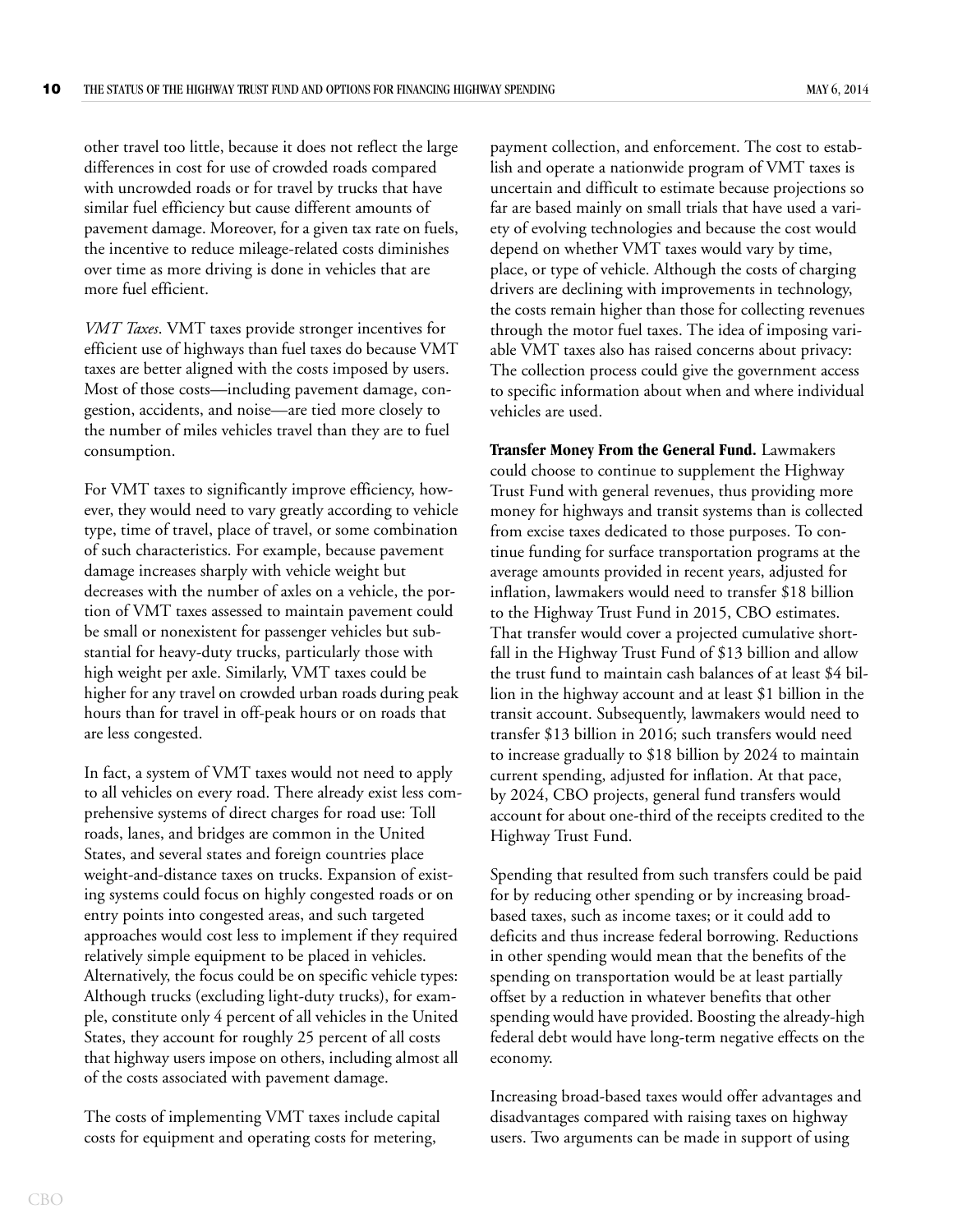such a source of funding for highways. First, some benefits of better highway infrastructure are distributed more broadly than to just highway users. For example, reducing transportation costs for suppliers and customers increases efficiency by allowing businesses to specialize more in terms of the products and services they produce and the materials they use. Second, large amounts could be raised through small changes in tax rates. JCT has estimated that raising all tax rates on ordinary individual income by 1 percentage point would yield an average of \$69 billion per year from 2014 to 2023—more than all of the current Highway Trust Fund taxes combined.<sup>11</sup> Moreover, funding highways through broad-based taxes does not impose a larger burden relative to income on rural or low-income users (unlike some taxes on fuel use).

In other respects, however, the use of general revenues poses disadvantages. In particular, the approach gives users no incentive to drive less or to use less fuel, and it does not satisfy the principle that a user-pays system may be fairest and most efficient. Moreover, even a small increase in existing tax rates would hamper economic efficiency by discouraging work and saving and by encouraging people to shift income from taxable to nontaxable forms and to shift spending from ordinary to tax-deductible goods and services.

## <span id="page-14-0"></span>**Financing Highways**

The projected shortfalls in the Highway Trust Fund have generated interest in increasing the amount of spending that can be sustained in the near term by encouraging state and local governments to rely more heavily on debt financing. Most highway projects now are paid for with current state or federal revenues. Apart from increasing their own taxes or cutting other spending, state and local governments or other public entities could finance additional spending on highways in a number of ways, including one or more of the following:

- Issuing tax-preferred government bonds,
- Obtaining federal loans or loan guarantees, or
- **Joining with a private partner to obtain private** financing.

Tax-preferred government bonds include tax-exempt bonds (among them private activity bonds, or PABs) and tax credit bonds, both of which transfer some of the cost of borrowing from state and local governments and the private sector to the federal government in the form of forgone federal tax revenues. Investors are generally willing to accept a relatively low rate of return on taxpreferred bonds because interest income is exempt from federal (and many state) taxes and because those bonds are backed by the taxing authority of the public entity.

Federal loans or loan guarantees can reduce state and local governments' borrowing costs, depending on the terms of the loan, in part because the federal government assumes the risk that would be borne by a lender and paid for by a borrower in the form of higher interest rates. A current federal loan program offers state and local governments an opportunity to borrow money for highways and certain other transportation projects at interest rates that are based on the long-term Treasury rate.

Assessments of the experience with private financing of highways in the United States suggest that turning to a private partner does not typically yield additional financing, although doing so may speed the provision of financing and make new roads available sooner than they would have been otherwise. Private financing can provide the capital necessary to build a new road, but it comes with the expectation of repayment and a future return, the ultimate source of which is either tax revenues collected by a government or fees from road users, like tolls—the same sources that are available to governments. All told, the total cost of the capital for a highway project, whether that capital is obtained through a government or through a public-private partnership, tends to be similar once all relevant costs are taken into account. Regardless of its source, financing is only a mechanism for making future tax or user fee revenues available to pay for projects sooner; it is not a new source of revenues.

#### <span id="page-14-1"></span>**Tax-Preferred Bonds**

The federal government provides several types of tax preferences to subsidize infrastructure financing. *Tax-exempt bonds* use the well-established tax preference of paying interest that is not subject to federal income tax. Such bonds can be issued to finance the functions of state and local governments or, in the case of PABs, certain types of projects undertaken by the private sector. A second, more recently developed type of tax preference for infrastructure financing is associated with *tax credit bonds*. Such

<sup>11.</sup> See Congressional Budget Office, *Options for Reducing the Deficit: 2014 to 2023* (November 2013), p. 106, [www.cbo.gov/](http://www.cbo.gov/budget-options/2013/44687) [budget-options/2013/44687.](http://www.cbo.gov/budget-options/2013/44687)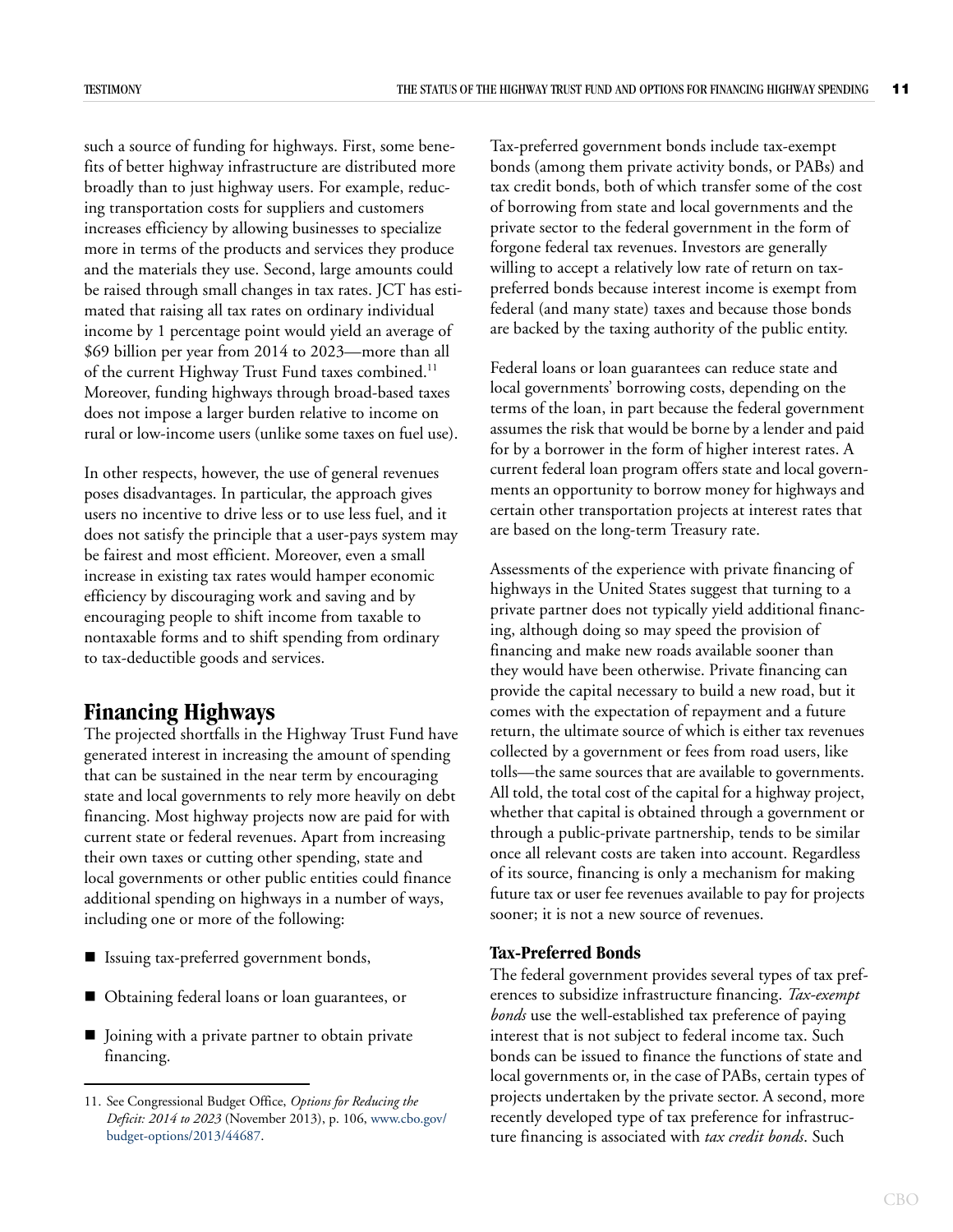bonds come in two basic forms: those that provide a tax credit to the bondholder in lieu of paying interest and those that allow the bond issuer to claim a tax credit. (For issuers with no tax liability, the credit in the second scenario takes the form of a payment from the Secretary of the Treasury. Such bonds are known as direct-pay tax credit bonds.) Tax-exempt and tax credit bonds alike transfer some of the cost of borrowing from state and local governments and the private sector to the federal government, either in the form of forgone federal tax revenues or, in the case of direct-pay tax credit bonds, a federal outlay.

Tax preferences provide federal support for infrastructure financing while generally allowing state and local governments to exercise broad discretion over the types of projects they finance and the amount of debt they issue. However, tax preferences are not governed by the annual appropriation process, so lawmakers exercise less oversight over their continuation and use than is applied to federal grant and loan programs. Also, because forgone revenues are not identifiable in the federal budget, the use of tax preferences can mask the full scope of the government's financial activities. Using some types of tax-preferred bonds can be an inefficient way to deliver a federal financial subsidy to state and local governments. With a tax exemption for interest income, for example, state and local borrowing costs (and the costs of the private entities that make use of PABs) are reduced by significantly less than the amount of forgone federal revenues; the remainder of that tax expenditure accrues to bond buyers in the highest income tax brackets. Subsidizing borrowing through the use of payments made directly to borrowers can be more efficient—in terms of the benefits to state and local governments per dollar of federal cost and more conducive to budgetary review and control.<sup>12</sup>

**Tax-Exempt Government Bonds.** Federal tax exemptions for interest income from government bonds (and qualified PABs) allow issuers of such debt to sell bonds that pay lower rates of interest than do taxable bonds. Because purchasers of tax-exempt bonds demand a return that is at least as high as the after-tax yield they could obtain from comparable taxable bonds, the amount by which the return from tax-exempt bonds is lower than the yield on comparable taxable debt depends on the income tax rate of the marginal (or market-clearing) buyer of taxexempt bonds.Thus, the amount of subsidy that state and local governments receive by issuing tax-exempt bonds is determined not by an explicit decision of the federal government, but indirectly by the federal tax code and the financial circumstances of potential investors.

JCT estimates that the tax exemption for state and local debt resulted in \$32 billion of forgone federal revenues in 2012; for the subsequent five years, it estimates that tax-exempt debt will reduce revenues by an additional \$191 billion. According to data from the Internal Revenue Service, tax-exempt bonds issued between 1991 and 2011 to finance highway and other transportation projects (both for new construction and to refund existing transportation debt) accounted for between about one-eighth and one-fifth of the total value of tax-exempt bonds issued that can be classified by the type of project financed. Thus, a rough estimate of the tax expenditure for transportation bonds in 2012 would be between \$4 billion and \$6 billion. Data from proprietary sources suggest that highway bonds may account for as much as one-half of all tax-exempt debt issued to finance transportation projects.<sup>13</sup>

**Private Activity Bonds.** Private activity bonds are taxexempt bonds that typically are used to finance large infrastructure and other projects primarily undertaken by a private entity. Thus, PABs essentially provide financing to private businesses or individuals; a qualified governmental unit serves as a conduit between those entities and the purchaser of the bond. Only certain PABs are tax exempt. Bonds that meet the necessary criteria are known as qualified private activity bonds and may be issued to finance a wide range of infrastructure (and other) projects, including those for transportation.

SAFETEA-LU allowed tax-exempt PABs to be issued for certain surface transportation projects, but the law placed a cap of \$15 billion on the issuance of such bonds. According to DOT (as of April 18, 2014), bonds with a

<sup>12.</sup> For more information, see Congressional Budget Office and Joint Committee on Taxation, *Subsidizing Infrastructure Investment with Tax-Preferred Bonds* (October 2009), [www.cbo.gov/publication/](http://www.cbo.gov/publication/41359) [41359.](http://www.cbo.gov/publication/41359)

<sup>13.</sup> See Joint Committee on Taxation, *Estimates of Federal Tax Expenditures for Fiscal Years 2012–2017*, JCS-1-13 (February 2013), p. 40,<http://tinyurl.com/kasohdx>; Internal Revenue Service, Statistics of Income, "Table 2. Long-Term Tax-Exempt Governmental Bonds, by Bond Purpose and Type of Issue," <http://tinyurl.com/pvw7znq>; and Thomson Reuters, "Transportation Highlights," *The Bond Buyer Yearbook* (various issues).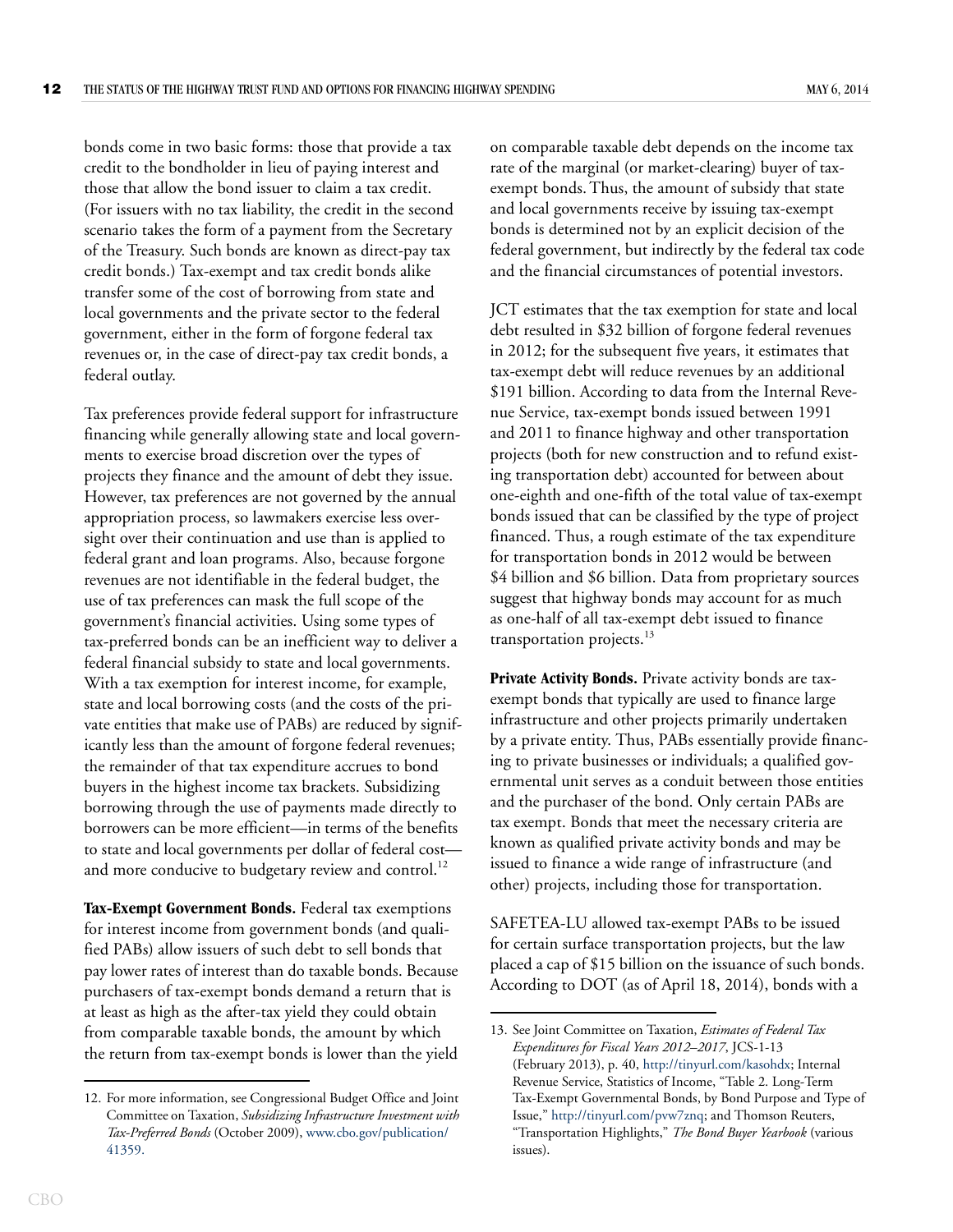value of \$4.6 billion have been issued for 11 projects in all since 2005. DOT allocated another \$5.2 billion of that \$15 billion to projects that, although approved, have not started and could use PABs in the future; roughly 30 percent of that amount has been allocated during the past 12 months. That leaves slightly more than \$5 billion available for future applicants. However, the almost \$10 billion in bonds currently issued or allocated under the \$15 billion cap may overstate the amount of PABs that those projects will use eventually, because some projects that received a PAB allocation have switched to other forms of financing. For example, in May 2013, DOT allocated about \$4.4 billion from PABs to seven projects that had not yet issued bonds. By April 2014, however, only five of them had issued PABs, all for amounts that were significantly less than originally allocated.

Giving private entities access to the tax-exempt market using PABs lowers the cost of capital for those borrowers and can promote infrastructure projects when state and local governments have self-imposed limits on borrowing. But, like tax-exempt government bonds, PABs result in forgone tax revenues. And, to the extent that private funding was available without PABs, albeit at a higher cost, only projects of marginal value would be unable to receive financing without them.

Because of the growing number of projects seeking to use PABs, some financial market analysts are concerned that the limit on their use will be reached soon. Development of large, complex infrastructure projects often takes years, so financial analysts are seeking certainty that PABs will be available if they choose to apply for them. In his 2015 budget proposal, the President proposed raising the cap, by \$4 billion, to \$19 billion. According to JCT's estimates, such an additional allocation would begin to be used sometime in 2017.

**Tax Credit Bonds.** Starting in the late 1990s, the Congress turned to tax credit bonds as a way to finance public expenditures. In their early form, those bonds allowed their holders to receive a credit against federal income tax liability instead of—or in addition to—the cash interest typically paid on the bonds. The amount of the credit equals the credit rate, which is set by the Secretary of the Treasury, multiplied by the face amount of the bond.

Tax credit bonds offer some advantages over other types of tax-preferred bonds, such as tax-exempt bonds. Because bondholders pay taxes on the amount of credit they claim, tax credit bonds do not result in investors in high marginal tax brackets receiving a portion of the forgone tax revenues. Rather, the revenues forgone by the federal government through tax credit bonds reduce state and local borrowing costs dollar for dollar, a more efficient use of federal resources than that resulting from tax-exempt bonds. Tax credit bonds also allow the amount of federal subsidy to be determined explicitly, rather than depending on other federal polices (such as marginal income tax rates).

The American Recovery and Reinvestment Act of 2009 authorized Build America Bonds, tax credit bonds that were sold only in 2009 and 2010. State and local governments issued the bonds either as traditional tax credit bonds or, if certain conditions were met, as direct-pay tax credit bonds (known as qualified Build America Bonds). In contrast to earlier tax credit bonds, Build America Bonds have an interest rate (or coupon) that is set by the issuer rather than by the Secretary of the Treasury. For the direct-pay bonds, the federal government provided payments directly to issuing state and local governments equal to 35 percent of the interest, in lieu of a tax credit going to the bondholder. The amount of that financing subsidy is greater than the reduction in the interest costs that those state and local governments would have realized if they had issued traditional tax-credit bonds because, in the latter case, the bond buyer claiming the tax credit would have had to be compensated with additional interest income for the resulting tax liability.

The interest subsidies provided by direct-pay tax credit bonds appear as outlays in the federal budget, making the cost more transparent and, in principle, enabling comparison with other federal outlays for the same purposes. Also, because the yields provided to holders of direct-pay tax credit bonds are similar to the yields of other taxable securities, direct-pay tax credit bonds are more attractive to tax-exempt entities than other tax credit bonds are and may therefore increase the pool of funds available to state and local governments to finance infrastructure projects and other activities.

The President's budget proposal for 2015 includes a direct-pay tax credit bond with a credit equal to 28 percent of each interest payment. By allowing state and local governments to substitute taxable for tax-exempt bonds, the proposal would increase taxable interest income, boosting federal revenues by \$59 billion between 2015 and 2024, according to JCT. Because the proposal also would increase subsidy payments to state and local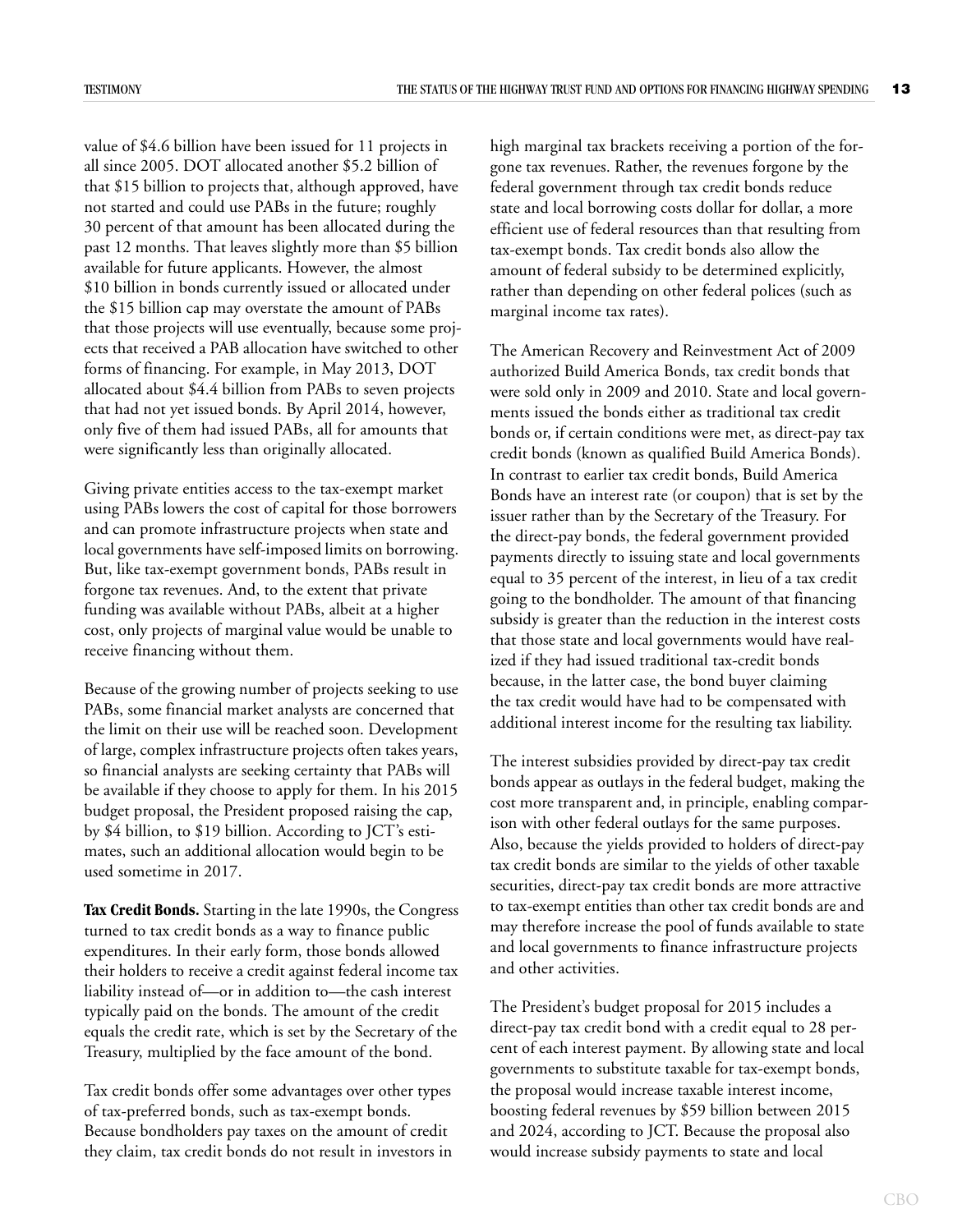governments (which are recorded in the federal budget as outlays) by an estimated \$64 billion, the net effect would be to increase the cumulative 10-year deficit by \$4 billion.<sup>14</sup>

#### <span id="page-17-0"></span>**Federal Loans and Loan Guarantees**

The federal government also subsidizes borrowing by state and local governments by providing and guaranteeing loans for infrastructure. Such credit assistance can reduce state and local governments' costs because it can facilitate borrowing at interest rates that are lower than otherwise might be available, and it may open additional access to the capital markets. Specifically, in providing loans and loan guarantees, the federal government assumes the risk that would be borne by a lender and paid for by a borrower in the form of higher interest rates.

The Federal Credit Reform Act of 1990 (FCRA) established rules for calculating the budgetary costs of direct loans and explicit loan guarantees issued by the federal government. The budgetary cost of federal credit assistance programs is recorded as the net present value of the cash flows to and from the government—the loan amount and the expected repayments—when the loan is disbursed to recipients.<sup>15</sup> That subsidy cost represents an estimate of the net cost that the government bears. In contrast, the cash flows associated with that loan between the Treasury, an agency, and borrowers occur over time and are not recorded in the budget.

An important aspect of the budgetary treatment of federal credit programs is that agencies must receive an appropriation equal to the estimated subsidy cost before they can make or guarantee a  $\alpha$  loan.<sup>16</sup> In the case of direct loans, FCRA specifies that loan repayments are unavailable for future spending; those repayments are already accounted for in the estimated net present value of the loan, so they are not available to "revolve" into new loans. Such a revolving fund is the model on which many state infrastructure banks are based. However, for the

federal government, those repayments represent part of the financing for the original loans and are implicit in the subsidy calculation. Allowing loan repayments to be used for new loans—without any additional appropriation to cover the subsidy costs of the new loans—would raise the effective FCRA subsidy cost of the original loans to 100 percent (the same as for grants).

FCRA accounting, however, does not provide a comprehensive measure of the economic cost of credit assistance. Through its use of Treasury rates for discounting, FCRA implicitly treats market risk—a type of risk that investors require compensation to bear—as having no cost to the government. Specifically, FCRA's procedures incorporate the expected cost of defaults on government loans or loan guarantees but not the cost of risk associated with uncertainty about the magnitude and timing of those defaults. Investors require compensation—a "market risk premium"—to bear that risk. That premium on a risky loan or guarantee compensates investors for the increased likelihood of sustaining a loss when the overall economy is weak and resources are scarce; that likelihood is reflected in higher expected returns and lower prices for assets that carry more market risk. Taxpayers bear the investment risk for federal credit obligations. By omitting the cost of market risk and thereby understating the economic cost of federal credit obligations, FCRA accounting may lead policymakers to favor credit assistance over other forms of aid that have a similar economic cost. $17$ 

**Loans Made Under the Transportation Infrastructure Finance and Innovation Act.** DOT administers a loan program under the Transportation Infrastructure Finance and Innovation Act of 1998 (TIFIA) that provides credit assistance to state and local governments to finance highway projects and other types of surface transportation infrastructure. The TIFIA program offers subordinated federal loans for up to 35 years at interest rates that are based on the rate for Treasury securities of similar maturity. (On May 1, 2014, the interest rate on the 30-year Treasury bond was 3.41 percent.) TIFIA assistance may be used for up to 49 percent of a project's cost. Combined with other federal grants and credit assistance,

<sup>14.</sup> See Congressional Budget Office, *An Analysis of the President's 2015 Budget* (April 2014), [www.cbo.gov/publication/45230.](http://www.cbo.gov/publication/45230)

<sup>15.</sup> The net present value is the single number that expresses a flow of current and future income (or payments) in terms of an equivalent lump sum received (or paid) today.

<sup>16.</sup> In contrast, no appropriations are necessary for the periodic revisions to subsidy estimates that agencies make to reflect actual experience with loans and guarantees. Permanent indefinite budget authority exists for those revisions, which are recorded in the budget as increases or decreases in outlays.

<sup>17.</sup> Moreover, subsidy rates computed under FCRA exclude federal administrative costs, even those that are essential for preserving the value of the government's claim to future repayments, such as loan-servicing and collection costs; those costs are accounted for separately in the budget. For more information, see Congressional Budget Office, *Fair-Value Accounting for Federal Credit Programs*  (March 2012), [www.cbo.gov/publication/43027.](http://www.cbo.gov/publication/43027)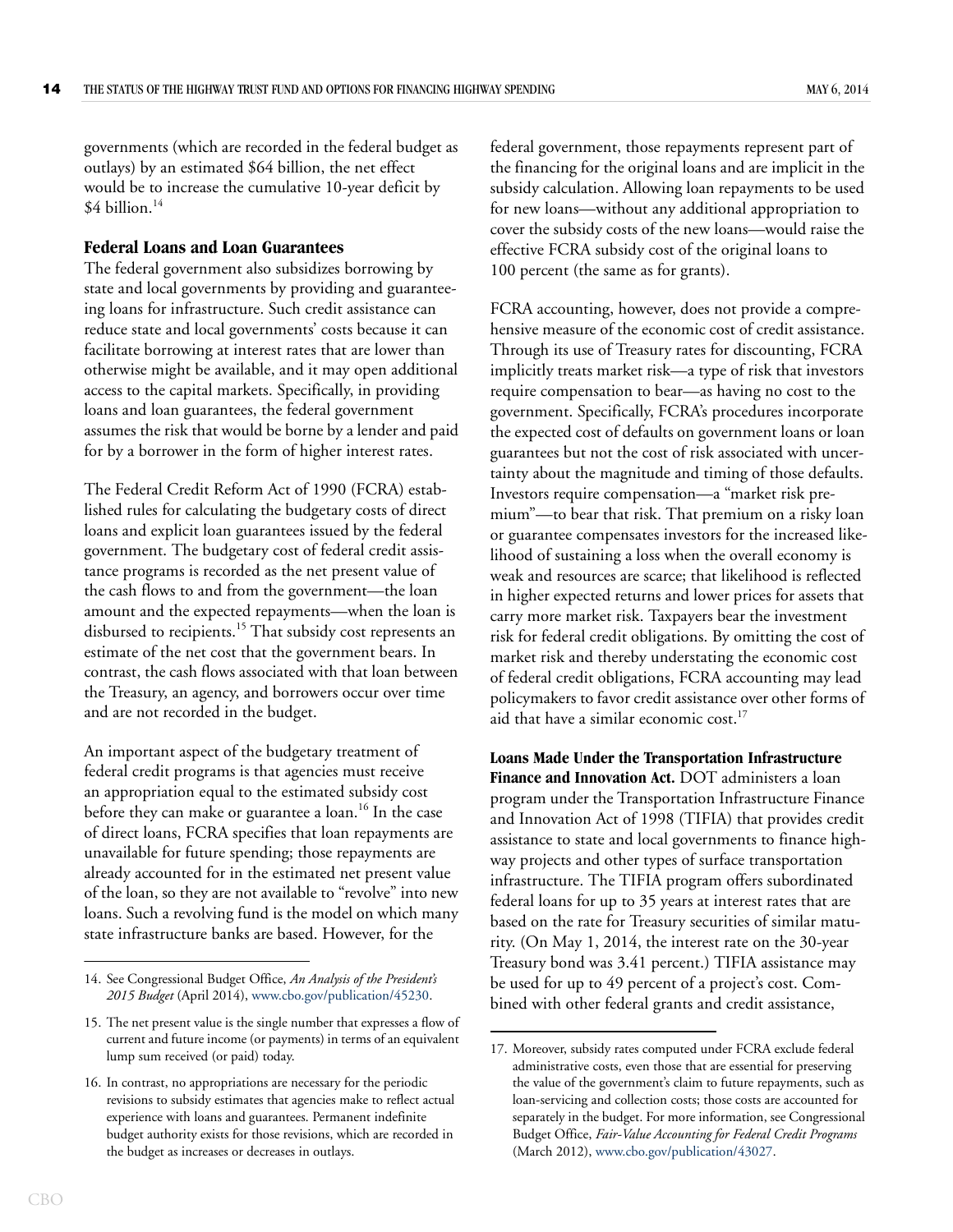TIFIA loans can be part of a package of federal assistance that funds up to 80 percent of the cost of a project.

MAP-21 made several changes to the TIFIA program, notably increasing the amount of budget authority for the subsidy cost of the program's loans from \$122 million per year in the previous authorization for highway and transit programs to \$750 million in 2013 and \$1 billion in 2014. As of April 28, 2014, about \$720 million of that budget authority was uncommitted. Since 2012, TIFIA subsidy rates for direct loans have averaged about 9 percent. If that subsidy rate continued in effect, the \$1.75 billion in subsidies authorized by MAP-21 would finance more than \$19 billion in loans.

MAP-21 also authorized master credit agreements and created an extra interest rate subsidy for projects in rural areas. Master credit agreements would allow DOT to make commitments of future TIFIA loans, contingent on future authorizations, to a group of projects secured by a common revenue source. Under provisions of MAP-21, rural projects receive a minimum of 10 percent of the funds appropriated and are eligible to receive loans at half the Treasury rate. Such an interest rate subsidy makes a project relatively less expensive for the sponsors and relatively more expensive for the federal government. It may result in federal loans for projects that would not otherwise generate enough revenue to cover the costs of financing the projects.

**Proposals for a Federal Infrastructure Bank.** In recent years, the Congress has considered several proposals for establishing a federal bank to fund infrastructure projects through loans and grants.<sup>18</sup> In recent years, the President's budget has included a request to create a similar entity.<sup>19</sup>

Whether federal credit assistance is provided through an existing federal agency or a newly created special entity, however, it would involve similar budgetary costs to the federal government. The support offered for surface transportation by most proposed infrastructure banks would not differ substantially from the loans and loan guarantees already offered by DOT through its

TIFIA program. Therefore, differences between the existing TIFIA program and an infrastructure bank would primarily be operational, concerning the types of infrastructure to fund, the kinds of credit assistance to provide, the selection process for projects, the amount of leverage to provide for federal funds, and the amount of private-sector participation to encourage or require. For example, an infrastructure bank could focus on financing transportation infrastructure, or it could define infrastructure more broadly to include sewers, wastewater treatment facilities, drinking water supply facilities, broadband Internet access, or even schools. In principle, an infrastructure bank could use any of several methods to finance projects, including federal loans, lines of credit, and guarantees for private loans.

CBO has previously analyzed an illustrative federal infrastructure bank—one that is representative of certain recent proposals but that would focus on surface transportation programs.20 That entity, which would be federally funded and controlled, would select new, locally proposed construction projects for funding on the basis of several criteria, including the projects' costs and benefits, and it would provide financing for the projects through loans and loan guarantees. To repay the loans, projects would have to use tolls, taxes, or other dedicated revenue streams. Financial assistance could be provided to any consortium of partners with an eligible project, such as a group of state and local entities or a group of nongovernmental partners. The bank could provide the subsidy amounts needed to compensate private-sector investors for benefits that accrue to the general public and to the economy at large.

Such an infrastructure bank could have a limited role in enhancing investment in surface transportation projects by providing new federal subsidies (in the form of loans or loan guarantees) to certain large projects, potentially including multijurisdictional or multimodal projects, and by allowing the benefits of potential projects to be more readily compared in a competitive selection process.

A key limitation of such a bank is that many surface transportation projects would not be good candidates for its support, because most projects do not involve toll collections or other mechanisms to collect funds directly from project users or other beneficiaries.

<sup>18.</sup> Other government programs that provide credit assistance for infrastructure projects include the Environmental Protection Agency's grants for states' revolving loan funds for water projects and states' infrastructure banks, all capitalized with federal funds and administered by states.

<sup>19.</sup> Other Congressional proposals to establish an infrastructure bank include providing bond insurance to issuers.

<sup>20.</sup> See Congressional Budget Office, *Infrastructure Banks and Surface Transportation* (July 2012). [www.cbo.gov/publication/43361.](http://www.cbo.gov/publication/43361)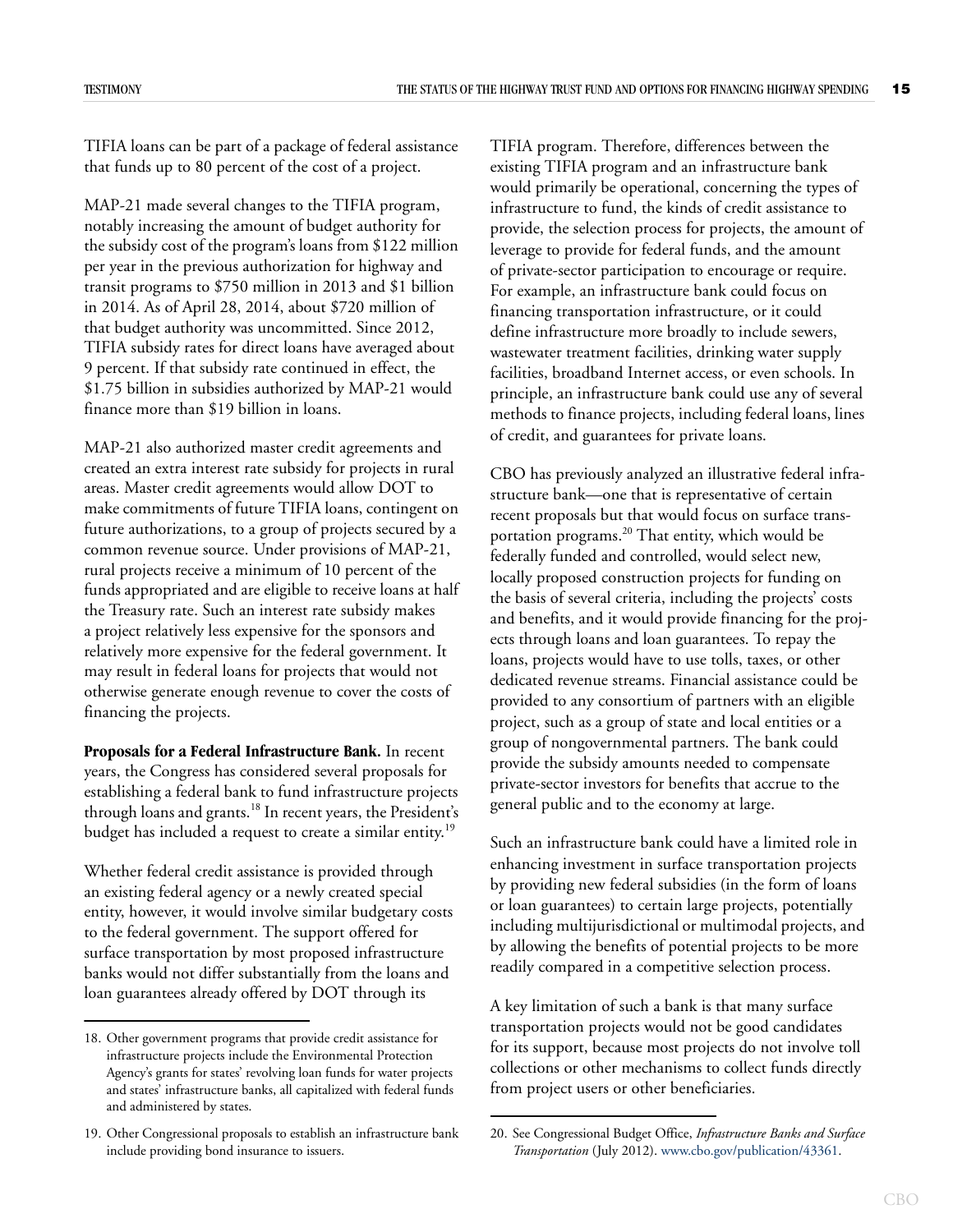#### <span id="page-19-0"></span>**Private Financing**

Only a small number of highway projects in the United States have involved public-private partnerships with private financing.<sup>21</sup> Assessments of those projects indicate that such partnerships may accelerate the availability of financing—for example, by circumventing states' selfimposed limits on borrowing—but they do not generally result in additional financing. Some of the projects that have been financed through tolls have failed financially because the private-sector partners initially overestimated their revenues and as a result have been unable to fully repay their projects' debts. Perhaps as a response, projects that are still under construction rely less on tolls as a revenue source; more commonly, private partners are compensated from a state's general funds, thus limiting the private risk of not being repaid and leaving the risk of lower-than-expected revenues to the public partner.

Increasingly, public-private partnerships also have replaced the funds obtained through private means (at market rates) with tax-exempt bonds or bonds that provide a credit against taxes owed. That change has brought the projects more in line with the way states typically finance infrastructure projects, lowering the private partners' costs at the expense of costs to federal taxpayers and increasing the amount of the government's implicit equity and risk. In doing so, newer projects may have diminished the incentives associated with private financing to control costs and to be completed quickly.

In addition, more recent agreements have reduced private partners' debt-service payments—that is, interest payments on any money borrowed to finance the projects by increasing the share of financing provided by the state or locality or by the federal government. Accordingly, the financing provided by the TIFIA program or by taxexempt private activity bonds has become increasingly prominent for highway projects that involve public and private partners.

The history of privately financed roads in the United States encompasses 29 projects that are either under way or have been completed during the past 25 years. The value of the contracts for those projects totals \$24 billion, a little more than one-half of one percent of the approximately \$4 trillion that all levels of government spent on highways over the period. (Both of those amounts are in 2013 dollars.) In the past few years, the number of partnerships for road projects with private financing has increased; two-thirds of the \$24 billion in contracts has been committed in the past five years.

The amount of risk transferred to private partners has varied from project to project. In some instances, the financial risk was borne primarily by taxpayers, who were responsible for repaying debt incurred by the private partner. Under one program in Florida, for example, private businesses finance each project entirely with private debt that is to be repaid over a predetermined time—usually five years—with future grants from the federal government, state funds, and revenues from tolls collected from users of the completed road. The state's guarantee of repayments eliminates much of the transfer of risk that takes place with other privately financed projects. Thus, the financing is essentially public, and the structure of the public-private partnership is similar to that of an approach without private financing. In other instances, the private partner has borne more of the risk of the investment—specifically, some of the private partners' money might be lost if the project did not produce revenues as expected.

Over the past 25 years, 10 privately financed projects of various sizes but all involving contracts of at least \$50 million—have been completed (see [Table 3](#page-20-1)). A review of those projects offers little evidence that publicprivate partnerships provide additional resources for roads except in cases in which states or localities have chosen to restrict spending through self-imposed legal constraints or budgetary limits. To varying degrees, the projects that made use of private financing were in states in which the government could have issued bonds to finance the work through traditional means. In some cases, however, the use of a public-private partnership accelerated a project's access to financing by circumventing restrictions that states have imposed on themselves and that limit their ability to issue additional debt. (Earlier financing of a road project adds value when it allows the public to enjoy the benefits of the new road sooner than would otherwise be possible.)

Several such projects are still under construction (see [Table 4](#page-21-0)). New public-private partnerships have sought to reduce their borrowing costs by relying on publicly subsidized borrowing through the TIFIA program and

<sup>21.</sup> For additional information on the experience with public-private partnerships, see the testimony of Joseph Kile, Assistant Director for Microeconomic Studies, Congressional Budget Office, before the Panel on Public-Private Partnerships, House Committee on Transportation and Infrastructure, *Public-Private Partnerships for Highway Projects* (March 5, 2014), [www.cbo.gov/publication/](http://www.cbo.gov/publication/45157) [45157.](http://www.cbo.gov/publication/45157)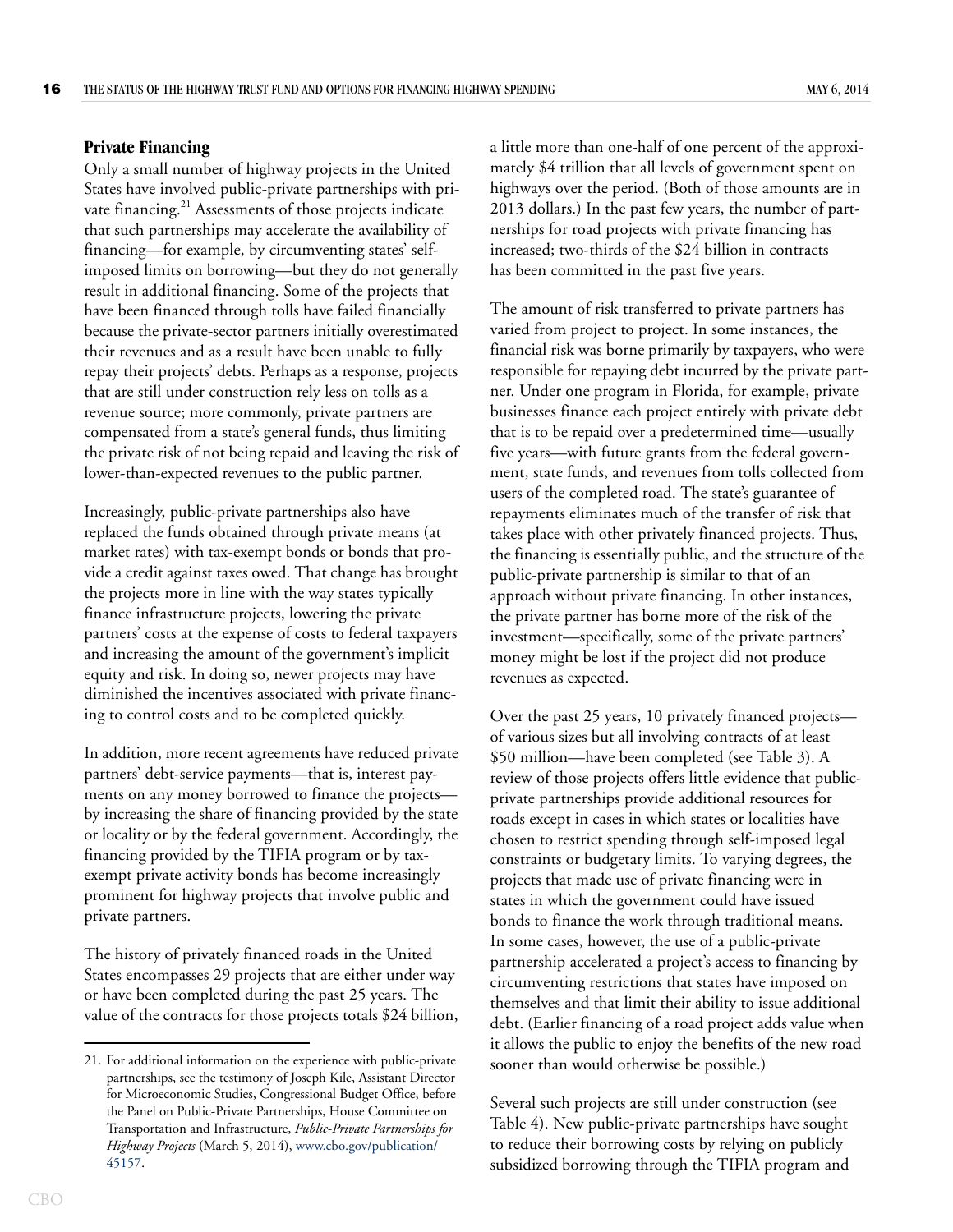#### <span id="page-20-1"></span>**Table 3.**

#### <span id="page-20-2"></span>**Completed Highway Projects That Used Public-Private Partnerships With Private Financing**

|                                                | <b>Dulles</b><br>Greenway | $SR-91$<br><b>Express</b><br>Lanes | Camino<br>Colombia<br><b>Bypass</b> | <b>Atlantic</b><br>$City-$<br><b>Brigantine</b><br><b>Tunnel</b> | Connector | Southern Pocahontas Route 3<br>Parkway          | North     | South Bay<br><b>Expressway</b><br>(S. Section) | <b>SH-130</b><br>(Segments<br>5 and 6) | <b>I-495</b><br><b>HOT Lanes</b> |
|------------------------------------------------|---------------------------|------------------------------------|-------------------------------------|------------------------------------------------------------------|-----------|-------------------------------------------------|-----------|------------------------------------------------|----------------------------------------|----------------------------------|
|                                                |                           |                                    |                                     |                                                                  |           | <b>Description of the Project</b>               |           |                                                |                                        |                                  |
| Opening Date                                   | 1995                      | 1995                               | 2000                                | 2001                                                             | 2001      | 2002                                            | 2005      | 2007                                           | 2012                                   | 2012                             |
| Location                                       | Va.                       | Calif.                             | Tex.                                | N.J.                                                             | S.C.      | Va.                                             | Mass.     | Calif.                                         | Tex.                                   | Va.                              |
| <b>Revenue Sources</b>                         | Tolls                     | Tolls                              | Tolls                               | Tolls/Taxes                                                      | Tolls     | Tolls                                           | Taxes     | <b>Tolls</b>                                   | Tolls                                  | Tolls                            |
| Road Length (Miles)                            | 14                        | 10 <sup>°</sup>                    | 22                                  | $\overline{2}$                                                   | 16        | 9                                               | 21        | 10                                             | 40                                     | 14                               |
|                                                |                           |                                    |                                     |                                                                  |           | <b>Financial Structure and History</b>          |           |                                                |                                        |                                  |
| <b>Bankruptcy Declared</b><br>Public Buyout of | No                        | <b>No</b>                          | Yes                                 | No                                                               | Yes       | N <sub>o</sub>                                  | No        | Yes                                            | N <sub>0</sub>                         | No                               |
| Private Partners                               | No                        | Yes                                | <b>No</b>                           | <b>No</b>                                                        | No        | <b>No</b>                                       | <b>No</b> | No                                             | No                                     | No                               |
|                                                |                           |                                    |                                     |                                                                  |           | Sources of Financing (Millions of 2013 dollars) |           |                                                |                                        |                                  |
| Private                                        |                           |                                    |                                     |                                                                  |           |                                                 |           |                                                |                                        |                                  |
| Debt                                           | 462                       | 161                                | 96                                  | 155                                                              | 260       | 690                                             | 506       | 421                                            | 737                                    | $\mathbf{0}$                     |
| Equity                                         | 59                        | 33                                 | 19                                  | 0                                                                | 0         | 0                                               | $\bf{0}$  | 220                                            | 227                                    | 376                              |
| Public                                         |                           |                                    |                                     |                                                                  |           |                                                 |           |                                                |                                        |                                  |
| TIFIA program                                  | 0                         | 0                                  | 0                                   | 0                                                                | 0         | 0                                               | 0         | 174                                            | 462                                    | 633                              |
| Other                                          | $\theta$                  | $\mathbf{0}$                       | $\theta$                            | 300 <sup>a</sup>                                                 | 0         | $\theta$                                        | $\theta$  | 0                                              | 0                                      | $1,072$ <sup>b</sup>             |
| <b>Total Cost</b>                              | 521                       | 194                                | 115                                 | 455                                                              | 260       | 690                                             | 506       | 815                                            | 1,427                                  | 2,081                            |

Source: Congressional Budget Office based on data from the Federal Highway Administration.

Note: HOT = high occupancy/toll; TIFIA = Transportation Infrastructure Finance and Innovation Act.

a. The project relied on a casino's future contribution to the Casino Reinvestment Development Authority and on funds from the South Jersey Transportation Authority and the New Jersey Transportation Trust Fund Authority.

b. Sources of funding included private activity bonds (issued by or on behalf of a state or local government to finance a private project) and loans or grants from states or localities, which included their funds from federal formula grants.

through PABs issued by local municipalities; the PABs have tax advantages that lower the private partner's debtservice payments. All but one of those projects have made use of federal subsidies through the TIFIA program. That choice of financing constitutes a return to some features of the traditional approach in which the public sector—the federal government, in particular retains greater risks, especially the risk of default. For instance, the South Bay Expressway, which had received some financing from the TIFIA program, illustrates what can happen to taxpayers as the ultimate equity holders. The project filed for Chapter 11 bankruptcy in March 2010, finally emerging in May 2011. The new financing and ownership structure required by the bankruptcy court imposed a loss of 42 percent on federal taxpayers, replacing the original TIFIA investment with a package of debt and equity worth only 58 percent of the original investment.<sup>22</sup> New public-private parternerships also typically secure state or local loans or grants as part of their financing. In the other cases, project managers who are

responsible for a project's financing have had to take out bank loans. That source of private capital was more attractive during the recent economic downturn as interest rates fell relative to the yields for bonds in municipal bond markets (including those of PABs).

### <span id="page-20-0"></span>**Budgetary Principles for the Treatment of Projects With Complex Financing**

Under the principles that govern federal budgeting, the budgetary treatment of complex financing arrangements—those that involve an intermediary other than the Treasury raising money in private capital markets on behalf of the federal government—should depend on its economic substance: who controls the program and its budget, who selects the managers, who provides the

<sup>22.</sup> Randall Jensen, "Tollway Exits Chapter 11: TIFIA Ends Up Taking a Haircut," *Bond Buyer* (May 6, 2011), [http://tinyurl.com/](http://tinyurl.com/3fn8nvj) [3fn8nvj.](http://tinyurl.com/3fn8nvj)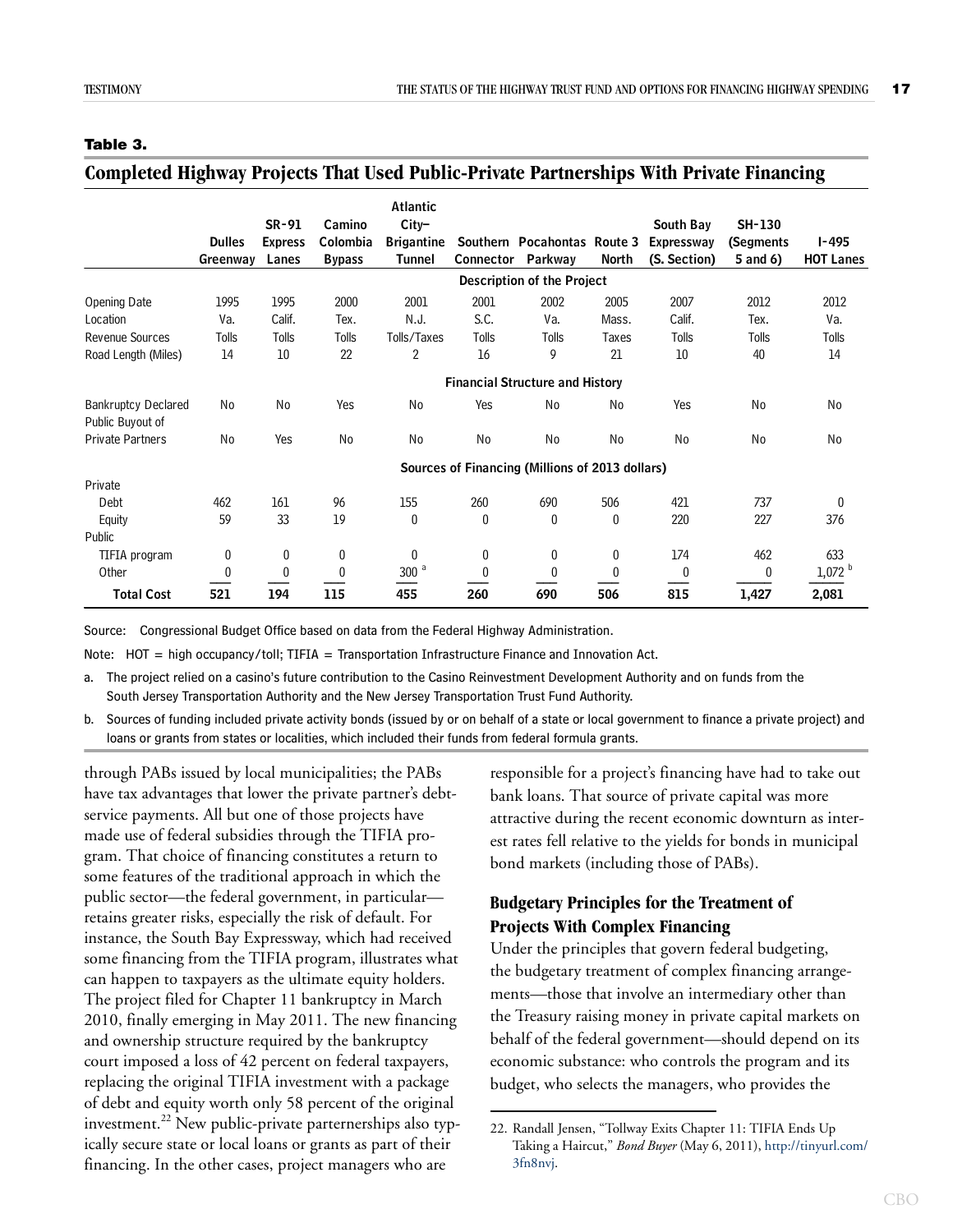|                                     | $I - 595$<br>Managed<br>Lanes | North<br><b>Tarrant</b><br><b>Express</b><br>Segments 1 & 2 | Port of<br>Miami<br>Tunnel | I-635 LBJ<br>Freeway                            | $1 - 95$<br>HOV/HOT<br>Lanes      | Midtown<br><b>Tunnels</b> | <b>Presidio</b><br>Parkway | <b>Ohio River</b><br><b>Bridges</b><br><b>East End</b><br>Crossing | North<br><b>Tarrant</b><br><b>Express</b><br><b>Segement</b><br>3A |
|-------------------------------------|-------------------------------|-------------------------------------------------------------|----------------------------|-------------------------------------------------|-----------------------------------|---------------------------|----------------------------|--------------------------------------------------------------------|--------------------------------------------------------------------|
|                                     |                               |                                                             |                            |                                                 | <b>Description of the Project</b> |                           |                            |                                                                    |                                                                    |
| <b>Start of Construction</b>        | 2009                          | 2010                                                        | 2010                       | 2011                                            | 2012                              | 2012                      | 2013                       | 2013                                                               | 2014                                                               |
| <b>Expected Completion</b>          | 2014                          | 2015                                                        | 2014                       | 2016                                            | 2015                              | 2017                      | 2015                       | 2016                                                               | 2018                                                               |
| Location                            | Fla.                          | Tex.                                                        | Fla.                       | Tex.                                            | Va.                               | Va.                       | Calif.                     | Ind.                                                               | Tex.                                                               |
| Revenue Source                      | Tolls/Taxes                   | Tolls                                                       | Taxes                      | Tolls                                           | <b>Tolls</b>                      | Tolls                     | Taxes                      | Tolls/Taxes                                                        | Tolls                                                              |
| Road Length (Miles)                 | 11                            | 13                                                          | 1                          | 13                                              | 29                                | 1                         | $\overline{2}$             | 8                                                                  | 6                                                                  |
|                                     |                               |                                                             |                            | Sources of Financing (Millions of 2013 dollars) |                                   |                           |                            |                                                                    |                                                                    |
| Private                             |                               |                                                             |                            |                                                 |                                   |                           |                            |                                                                    |                                                                    |
| Debt                                | 829                           | 0                                                           | 362                        | $\mathbf{0}$                                    | 0                                 | 0                         | 167                        | 0                                                                  | 0                                                                  |
| Equity                              | 231                           | 452                                                         | 85                         | 713                                             | 280                               | 272                       | 46                         | 78                                                                 | 413                                                                |
| Public                              |                               |                                                             |                            |                                                 |                                   |                           |                            |                                                                    |                                                                    |
| TIFIA program                       | 640                           | 690                                                         | 362                        | 902                                             | 300                               | 422                       | 150                        | 0                                                                  | 524                                                                |
| Private activity bonds <sup>a</sup> | 0                             | 422                                                         | 0                          | 643                                             | 253                               | 675                       | 0                          | 677                                                                | 271                                                                |
| Other <sup>b</sup>                  | 246                           | 609                                                         | 329                        | 520                                             | 90                                | 719                       | 0                          | 395                                                                | 169                                                                |
| <b>Total Cost</b>                   | 1,946                         | 2,173                                                       | 1,138                      | 2,779                                           | 923                               | 2,089                     | 365                        | 1,150                                                              | 1,377                                                              |

<span id="page-21-1"></span>**Highway Projects Under Way That Use Public-Private Partnerships With Private Financing**

#### <span id="page-21-0"></span>**Table 4.**

Source: Congressional Budget Office based on data from the Federal Highway Administration.

Note: HOV = high-occupancy vehicle; HOT = high occupancy/toll; TIFIA = Transportation Infrastructure Finance and Innovation Act.

a. Private activity bonds are issued by or on behalf of a state or local government to finance a private project.

b. Mostly loans or grants from states or localities, which may include their funds from federal formula grants.

capital, and who owns the resulting entity.<sup>23</sup> Is the activity governmental (that is, initiated, controlled, or funded largely by the government for governmental purposes) or is it an initiative of the private sector (driven by market forces independent of the government)?

An investment that is essentially governmental should be shown in the budget whether it is financed directly by the Treasury or indirectly by a third party that is borrowing on behalf of the government. Activities need not be conducted by a federal agency to be classified as governmental and included in the budget. When doubt exists about whether a program should be recorded in the

23. See Congressional Budget Office, *Third-Party Financing of Federal Projects* (June 2005), [www.cbo.gov/publication/16554.](http://www.cbo.gov/publication/16554)

federal budget, those same principles indicate that "borderline agencies and transactions should be included in the budget unless there are exceptionally persuasive reasons for exclusion."<sup>24</sup>

Likewise, spending financed by all forms of agencies' borrowing, including debt not backed by the full faith and credit of the U.S. government, appears in the budget. However, bond proceeds or repayable equity investments are not recorded as federal receipts; they are a means of financing a project—not the ultimate source of capital, which is the income that will be generated by their operation.

<sup>24.</sup> The President's Commission on Budget Concepts, *Report of the President's Commission on Budget Concepts* (October 1967).